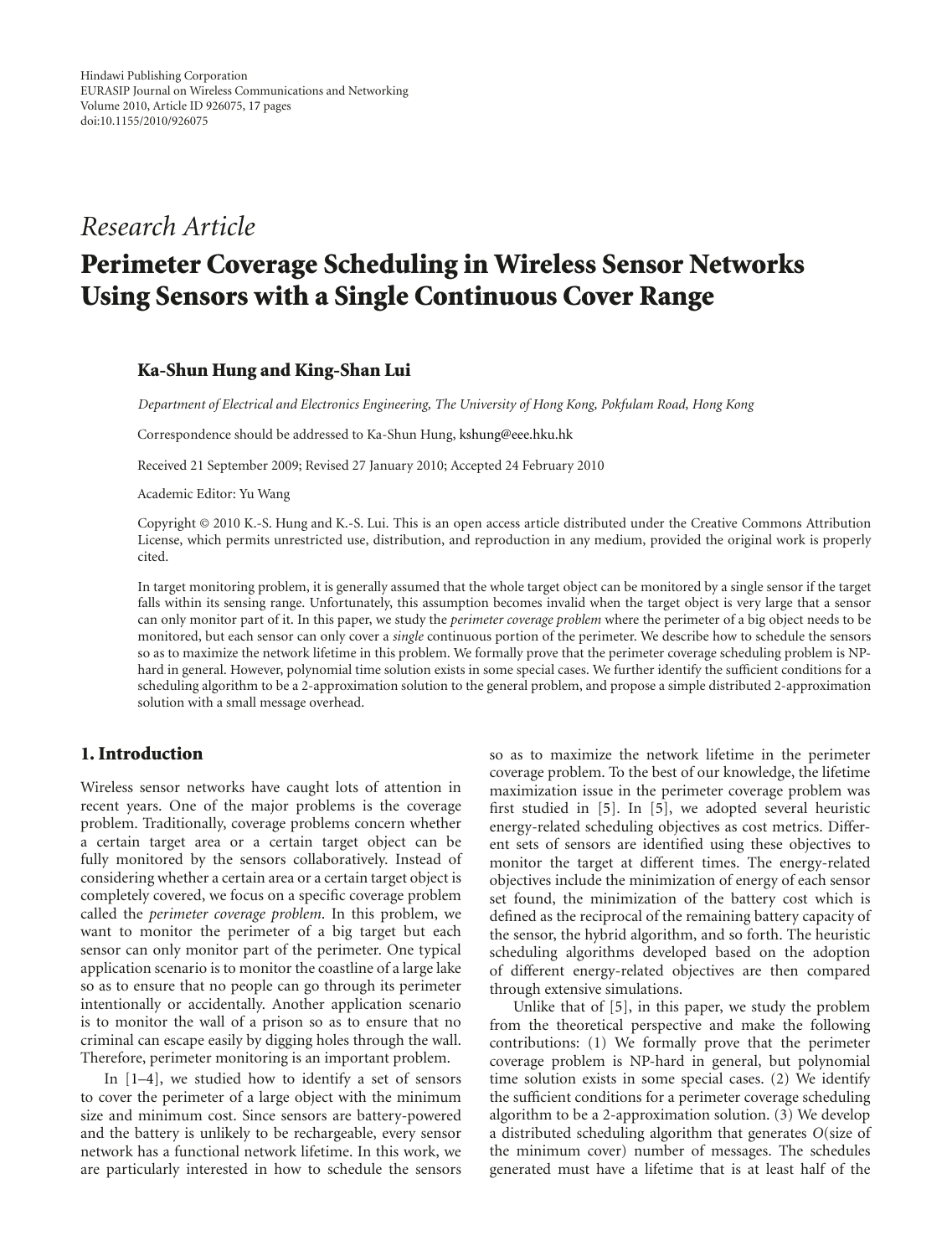optimal one. (4) We simulate the proposed algorithm and compare it with the optimal schedules.

The paper is organized as follows. Section 2 discusses the related work on the other coverage problems. Section 3 describes the notations, problem statement, and the properties of the problem. Section 4 studies the special cases in which polynomial time optimal solutions exist. A formal proof of NP-hardness of this problem in general is given in Section 5. The sufficient condition for a perimeter coverage scheduling algorithm to be a 2-approximation solution is discussed in Section 6. Our proposed distributed 2 approximation solution which requires *O*(size of the minimum cover) number of messages is also described. Section 7 presents the simulation results of our proposed algorithm by comparing it with the optimal schedules. Finally, we conclude our work with some of the future directions in Section 8.

## **2. Related Work**

Extensive research has been carried out to extend the lifetime of sensor networks [6–8]. In this study, network lifetime is defined as the length of the time period that the target area or target objects are being covered continuously. One way to extend network lifetime is to schedule the sensor nodes' activities to alternate between active and sleep modes so that only a minimal number of sensors are turned on at any time [9]. Tian and Georganas [10] propose a distributed scheduling algorithm which turns off the sensors with a cover area completely replaceable by the cover areas of their neighboring nodes. Yan et al. [11] adopt a similar concept. However, instead of considering whether the sensing area of a sensor is covered by its neighbors, the sensor considers a certain number of grid points inside the area. Later, Hsin and Liu [12] propose a randomized algorithm and a coordinated algorithm so as to schedule the sleeping times of the nodes. In the randomized algorithm, a sensor will sleep with a certain probability. In the coordinated algorithm, a sensor will sleep only when its sensing area is completely covered by others. On the other hand, Huang and Tseng [13] study the criteria for determining whether the sensing area of a sensor is covered by *k* different sensors simultaneously. Huang et al. [14] propose several decentralized energy-conserving and coverage-preserving protocols so as to solve the *k* area coverage problem. Other than those suggested above which aim at full area coverage, the fractional coverage problem, in which only a certain fraction of the target area has to be covered, has also been considered in [15]. In [15], Ye et al. first calculate the ideal density for providing a certain fraction of coverage. Then, each sensor is activated with a probability. This probability is determined based on the ratio between the current density and the ideal density calculated. On the contrary, Wang and Kulkarni [16] investigate similar problem in another direction, and they show that sacrificing a certain fraction of the target area can significantly increase the network lifetime. Ren et al. [17] study the relationship between the fraction of coverage and the quality of the object detection capability. As a result, the network can be deployed with a fraction of coverage that can achieve an acceptable quality.

Cardei et al. [18] study the target coverage problem where a target object has to be monitored by at least one sensor at any moment and each sensor can monitor multiple target objects if the objects fall within the sensor's sensing area. They formulate this target coverage problem as a set coverage problem, and propose both centralized approximation and distributed heuristic solutions. In [19], Liu et al. study similar problem. However, they assume that each sensor can only monitor one target object at any moment even if multiple targets fall within the sensing area of a sensor. Unfortunately, the cover formed by using these approaches may not be connected as some nodes in the cover may not have any route back to the sink node. Therefore, Zhao and Gurusamy [20] further investigate the connected target coverage problem. They prove that this problem is NPcomplete, and develop a centralized approximation solution and a distributed heuristic solution. Thai et al. [21] propose an *O*(log *N*)-approximation distributed algorithm to solve the target coverage problem, where *N* denotes the number of sensors in the network. They organize the sensors into nondisjoint cover sets in which each set can cover all the target objects with high probability. They formally show that their solution is an *O*(log *N*) approximation solution if the initial battery capacity of all the sensors is the same, but the approximation ratio is worsen if the initial battery capacity of the sensors is different. On the other hand, Calines and Ellis [22] suggest an  $O(1+\epsilon)$ -approximation algorithm. Their solution achieves the same approximation ratio no matter the initial battery capacity of all the sensors is the same or not. Unfortunately, these algorithms cannot guarantee that all the targets are covered all the time.

Another related problem is the barrier coverage problem. In [23], Kumar et al. consider the *k* barrier coverage problem. They assume that an intruder can be detected by a sensor if it falls within its sensing area. They consider the scenario in which an intruder will be detected by at least *k* sensors if she goes through a thin strip of area (known as belt) no matter where her start point and her end point are. In [23], Kumar et al. propose a polynomial time mechanism to determine whether there exists *k* barrier coverage. On the other hand, Kumar et al. [24] study the optimal sleeping schedule on the *k* barrier coverage problem. They transform the problem to a maximum flow problem so that it can be solved optimally in a centralized manner. Chen et al. further propose a localized algorithm in [25]. They first study the critical conditions for the existence of *k* barrier coverage locally. The sensor can then turn into sleep mode when it determines that *k* barrier coverage can be provided by its neighbors. Chen et al. further study how to find and measure the quality of *k* barrier coverage accurately in [26]. Later, Liu et al. [27] discover that it may not be possible to guarantee *k* barrier coverage by using the approach in [25] under some special situations. They identify the critical conditions for the existence of a strong barrier coverage and devise an efficient technique to guarantee *k* coverage. Other than that, Saipulla et al. [28] study the barrier coverage problem where the sensors are dropped from air. They suggest that the sensors are deployed along a line with a certain offset by using this deployment strategy. They show that the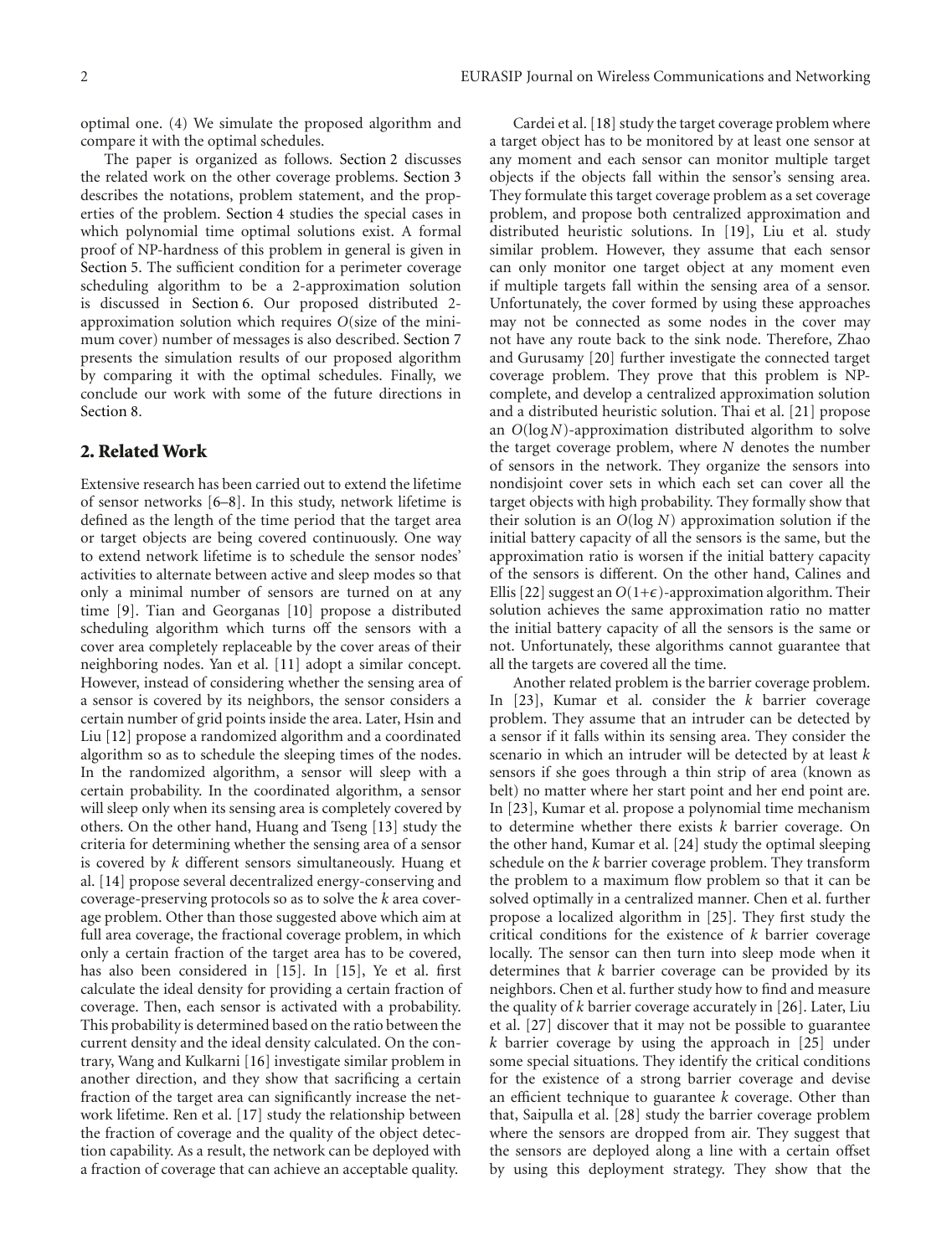

Figure 1: The cover range of sensor i.

performance achievable by using this method is much better than that of using the random deployment strategy which is generally assumed in most of the literatures.

## **3. Notations, Problem Statement, and Properties**

We assume that the object is a very big one and we want the whole perimeter to be monitored continuously. Each sensor has a certain sensing range. It can monitor a point such that the distance between the point and the sensor is less than or equal to the sensing range. The area that the sensor can monitor, called sensing area, is a circle. The object that falls within the sensing area of a sensor is said to be monitored by the sensor. It is assumed that each sensor can only monitor a single continuous portion of the perimeter, and no sensor can monitor the whole perimeter as shown in Figure 1. Sensors are randomly distributed around the big object. The set of sensors that can cover a portion of the target object is denoted as *S*. Also, we use *N* to denote the number of sensors in *S*, that is,  $N = |S|$ .

*3.1. Cover Range, Proper Set of Sensors, and General Set of Sensors. Cover range* is defined as the portion of the perimeter of the target object covered by the sensing area of a sensor node. In this paper, we represent the cover range in terms of angular measurement for the ease of discussion. It is worth noting that the perimeter of the target object can be in any irregular shape as long as it forms a loop, a sensor only has a single continuous cover range, and the sensor can determine its cover range. Note that under some extreme conditions, the assumption that each sensor only has a single continuous cover range may not be valid, such as, the target object contains a sharp convex or concave shape on the perimeter. In this case, the sensor has multiple cover ranges instead [29]. This makes the problem a lot more complicated, and we leave it as future work. On the other hand, how a sensor deter-



Figure 2: Example of covers.

mines the range is application dependent, and is outside the scope of this paper. Interested readers are referred to [30–32].

We denote the *cover range* of a sensor node  $i \in S$  as  $[s_i, t_i]$ as shown in Figure 1. We refer to *si* as the start angle and *ti* as the end angle.  $s_i < t_i$  for most  $i \in S$ . Sensor *j* that covers 0° would have  $s_j > t_j$ . We denote the set of sensors that cover 0° as *S*0.

*S* is a *proper* set of sensors if  $∀i ∈ S$ ,  $#j ∈ S$ , such that  $s_i \leq s_i \leq t_i \leq t_j$  or  $s_i \leq s_j \leq t_j \leq t_i$ . In other words, *S* is a *proper* set of sensors if none of the sensors has cover range containing or contained inside another sensor. Otherwise, *S* is known as a *general* set of sensors. As an example, the set of sensors shown in Figure 4 is a *proper* set of sensors. On the other hand, the set of sensors shown in Figure 2 is a *general* set of sensors.

*3.2. Cover, Proper Cover, and Mutually Disjoint Cover Set.* A set *D*  $\subseteq$  *S* is a *cover* if for each angle  $\gamma \in [0^{\circ}, 360^{\circ}]$ , there exists a sensor *i* in *D* such that  $\gamma \in [s_i, t_i]$ . In other words,  $\bigcup_{i \in D} [s_i, t_i] = [0^\circ, 360^\circ)$ . Figure 2 illustrates a scenario of 9 sensors surrounding a target object. Each arrow represents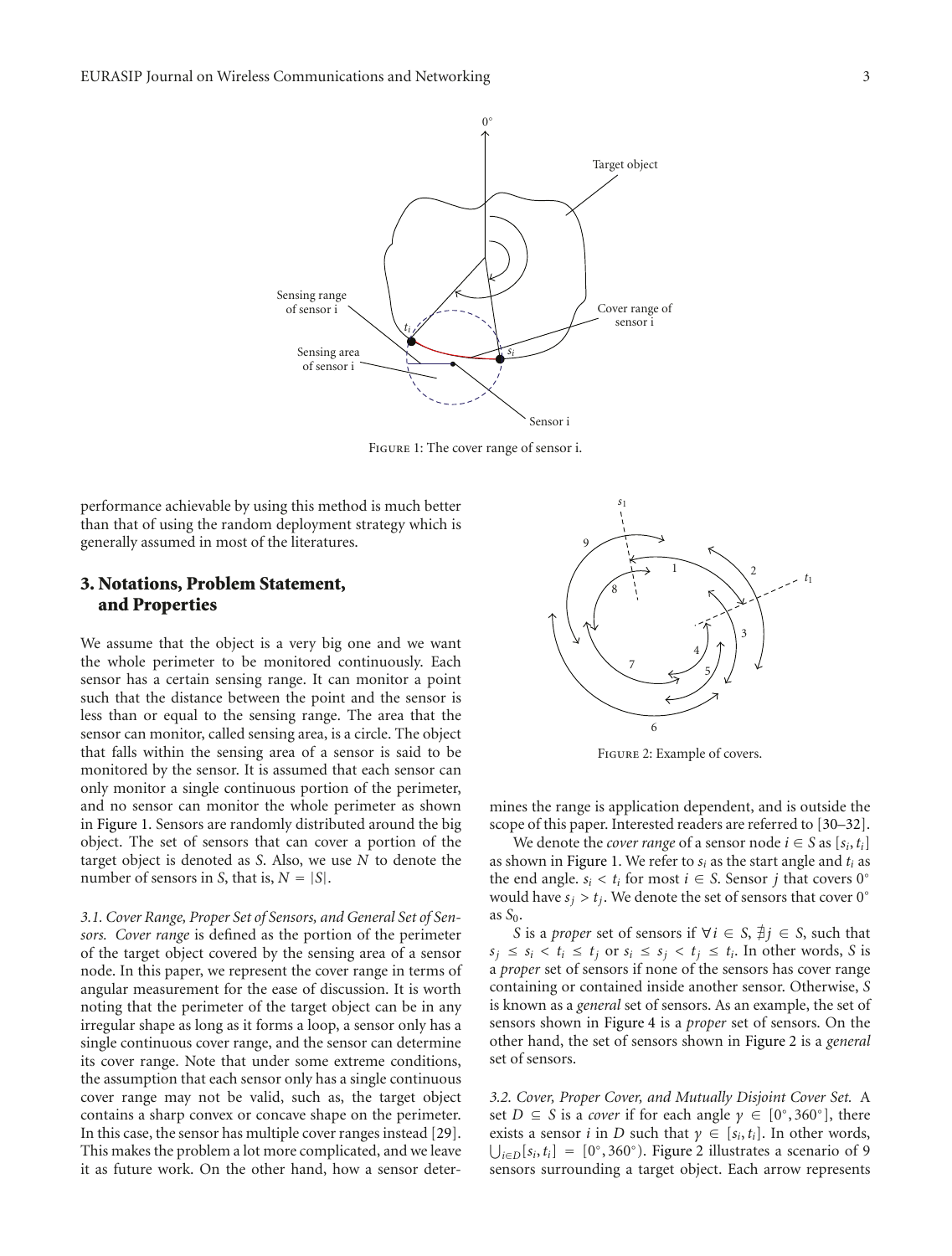the cover range of a node. {1, 3, 5, 7, 8}, {1, 2, 3, 5, 6, 9}, and {1, 3, 5, 7, 9} are all covers.

A *proper cover* is a cover that every sensor is essential for the coverage. That is, if *D* is a proper cover, then  $D \setminus \{i\}$  is not a cover for any  $i \in D$ . For instance,  $\{1, 3, 5, 7, 8\}$  and {1, 3, 5, 7, 9} are *proper covers* in Figure 2.

Suppose  $D_1$  and  $D_2$  are two covers. We say  $D_1$  and  $D_2$  are *mutually disjoint* if  $D_1 \cap D_2 = \emptyset$ . A set of covers is a *mutually disjoint cover set* if any arbitrary pair of covers inside  $F$  are mutually disjoint. Formally, for any  $D_1, D_2 \in F$ ,  $D_1 \cap D_2 = \emptyset$ . Refering to Figure 4, *F* can be  $\{\{0, 3, 6, 9\}, \{1, 4, 7, 10\}, \{2, 5, 8, 11\}\}.$ 

*3.3. Sensor Lifetime—Uniform and Nonuniform, Schedule, Network Lifetime, and Problem Statement.* We adopt the cycle-based scheduling mechanism as in [33, 34]. In other words, a cover is selected to monitor the target object in each cycle, and the duration of each cycle is the same. The *sensor lifetime* of a sensor  $i$ ,  $B(i)$ , is the number of cycles it can be turned on. If  $B(i) = B$  for all  $i \in S$ , we say that the sensors have *uniform* battery. Otherwise, they have *nonuniform* battery.

In each cycle, a set of sensors is turned on to monitor the target. Those sensors that are not in the set can switch to sleep mode to conserve energy. A *schedule* defines the cycles in which a sensor has to be turned on or off. We use a matrix *SC* of size  $L \times |S|$  to represent the schedule.  $SC(l, i) = 1$ means Sensor *i* should be turned on at cycle  $l$ ;  $SC(l, i)$  = 0 otherwise. With the definition of the *schedule*, *network lifetime L* refers to the number of cycles that the perimeter of the target can be monitored continuously according to the schedule *SC*. Note that different schedules will result in different network lifetimes. An *optimal scheduling algorithm* finds a schedule  $SC_{\text{max}}^S$  such that the maximum network lifetime  $L_{\text{max}}^S$  on a set of sensors *S* can be achieved. In other words, no scheduling algorithm can find a schedule *SC* which can achieve a network lifetime  $L^S > L_{\text{max}}^S$  on *S*.

Therefore, the objective of the scheduling problem is to find a schedule *SC* to monitor the target object continuously so that the lifetime  $L^S$  is maximized. Formally, we would like to find an *SC* which maximizes  $L^S$ , such that  $\forall l \leq L^S$ ,  $\bigcup_{i \in \chi_l} [s_i, t_i] = [0^\circ, 360^\circ), \text{ where } \chi_l = \{i \mid SC(l, i) = 1\}.$ 

*3.4. Neighbors, Backward Neighbors, and Forward Neighbors.* If two nodes' cover ranges overlap, they are neighbors. Formally, *i* and *j* are neighbors if  $s_i < s_j < t_i$  or  $s_i < t_j$ *ti* (This applies when both *i* and *j* do not cover 0◦. The definition can be extended easily to ranges that cover 0◦ but we leave it out for the ease of discussion.). We assume that a node can only communicate with its neighbors. It is possible that  $[s_i, t_j]$  completely contains  $[s_i, t_i]$ , such as Sensors 9 and 8 in Figure 2. When two sensors have overlapping cover ranges and none of them is contained in the other, one of them is a *backward neighbor* and the other is a *forward neighbor*. *i* is a backward neighbor of *j* and *j* is a forward neighbor of *i* if  $s_i < s_j < t_i$ . Refer to Figure 2, Sensors 2 and 3 are forward neighbors of Sensor 1, while Sensors 9 and 8 are backward neighbors of Sensor 1.



Figure 3: Example of perimeter segments.

*3.5. Perimeter Segment and Properties of the Problem.* An endpoint can be any start angle *si* or end angle *ti* of any sensor  $i \in S$ . Suppose all the endpoints are distinct, there are 2*N* endpoints formed by *N* sensors in the network. We denote each endpoint as  $a_j$  where  $0 \le j \le 2N - 1$ 1 in ascending order. Figure 3 illustrates the endpoints of the sensors in Figure 2. The *perimeter segment* is the portion of the perimeter of the target object formed by a pair of consecutive endpoints  $[a_i, a_{i+1}]$ , where  $0 \leq i <$  $2N - 1$ . When  $j = 2N - 1$ , the perimeter segment is  $[a_{2N-1}, a_0]$ . We denote  $A_i$  as the segment  $[a_i, a_{i+1}]$  as shown in Figure 3. Now, we use  $\Lambda$  to denote the set of all perimeter segments formed by consecutive endpoints, that is,  $\Lambda$  =  $\{[a_0, a_1], [a_1, a_2], \ldots, [a_{2N-1}, a_0]\} = \{A_0, \ldots, A_j, \ldots, A_{2N-1}\}.$ Since  $\bigcup_{0 \le j \le 2N-1} A_j = [0^\circ, 360^\circ), \text{ if } D \subseteq S \text{ covers } A_j, \forall 0 \le j$  $j \leq 2N - 1$ , then *D* is a cover. Similarly, if *D* is a cover, it covers all  $A_i \in \Lambda$ .

Since *D* covers all  $A_j \in \Lambda$  if and only if *D* covers [0◦, 360◦), an upper bound of the lifetime of covering [0◦, 360◦) can be derived. To start the discussion, we further define some terms as follows and we use the example in Figure 3 to explain them. For the ease of discussion, we use  $B = B(i) = 2$ ,  $\forall i \in S$  in the examples.

- (i)  $H_j^S$  denotes the set of sensors in *S* which cover  $A_j$ . Formally,  $H_j^S = \{i \mid i \in S \text{ covers } A_j\}$ . For instance,  $H_1^S = \{1, 2\}$ . We further let  $\rho_j^S$  denote  $|H_j^S|$ . For instance,  $\rho_1^S = 2$ .
- (ii)  $q_j^S$  denotes the total number of energy cycles of the sensors in  $H_j^S$ . Formally,  $q_j^S = \sum_{i \in H_j^S} B(i)$ . For instance,  $q_1^S = 4$  since  $B(1) + B(2) = 4$ .
- (iii)  $A_{\min}^S$  denotes the  $A_j$  with the minimum  $q_j^S$ . Formally,  $A_{\min}^S = \{A_j \mid \min_{0 \le j \le 2N-1} q_j^S\}$ , for example,  $A_{\min}^S =$ *A*0.
- $(iv) H_{\text{min}}^S = \{i \mid i \in S \text{ covers } A_{\text{min}}^S\}, q_{\text{min}}^S = \sum_{i \in H_{\text{min}}^S} B(i),$ and  $\rho_{\min}^S = |H_{\min}^S|$ . For instance,  $H_{\min}^S = \{1\}$ ,  $q_{\min}^S =$ 2, and  $\rho_{\min}^S = 1$ .

We now prove that the maximum achievable lifetime of sensor set *S* ( $L_{\text{max}}^S$ ) is upper bounded by  $q_{\text{min}}^S$ .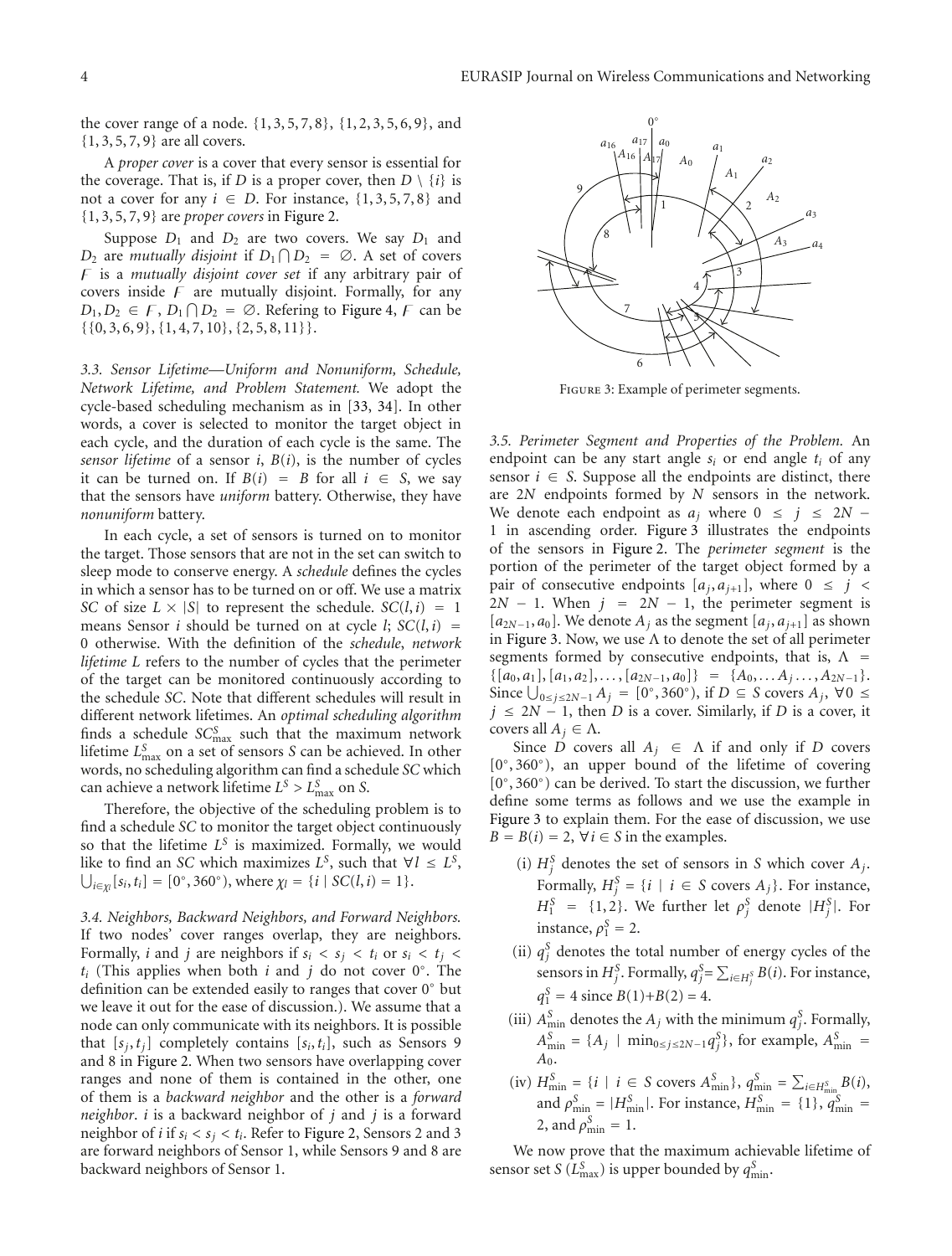*Proof.* Suppose  $L_{\text{max}}^S > q_{\text{min}}^S$ . In each cycle, at least one sensor  $x \in H_{\min}^S$  is selected to cover  $A_{\min}^S$ . Since each sensor  $x \in$  $H_{\text{min}}^S$  can be activated at most  $B(x)$  units of time,  $A_{\text{min}}^S$  is at most covered  $q_{\min}^S = \sum_{x \in H_{\min}^S} B(x)$  units of time. Afterwards, *A*<sub>min</sub> cannot be covered by any sensor. Therefore, this leads to the contradiction that  $L_{\text{max}}^S > q_{\text{min}}^S$ .

When all the sensors have the same initial battery *B*,  $q_{\text{min}}^S = \rho_{\text{min}}^S \times B$ . Therefore, in the uniform battery case, Property 1 can naturally be extended to Property 2.

*Property 2.* If  $B(i) = B \ \forall i \in S$ , then  $L_{\text{max}}^S \leq (\rho_{\text{min}}^S \times B)$ .

## **4. Proper Set of Sensors**

In this section, we describe how to find a schedule when *S* is a proper sensor set, such that there is no sensor whose cover range is contained inside another sensor. We consider two scenarios: uniform battery scenario and nonuniform battery scenario. In the following, we drop the superscript *S* in notations for simplicity if the context is clear.

*4.1. Uniform Battery Scenario.* In this scenario, by Property 2, the maximum lifetime  $L_{\text{max}} \leq (\rho_{\text{min}} \times B)$ . Hence, if there exists a mutually disjoint cover set  $\digamma$  where  $|F| = \rho_{\min}$ , an optimal schedule can be found by activating each cover  $D \in F$  for *B* cycles. We consider two cases: (1) *N* mod  $\rho_{\min} = 0$ ; (2) *N* mod  $\rho_{\min} > 0$ .

(1) *N* mod  $\rho_{\text{min}} = 0$ : in this case, we can find a mutually disjoint cover set  $F$  with exactly  $\rho_{\min}$  covers and each cover has exactly *N/ρ*min number of sensors. To find these covers, we first label the nodes in *S* in the clockwise manner where the most anti-clockwise sensor in  $H_{\text{min}}$  is labeled as  $n_0$ . In Figure 4,  $H_{\text{min}} = \{0, 1, 2\}$  and so  $n_0$  is Sensor 0. Let  $D_0, D_1, \ldots$ , *D*<sub> $\rho_{\min}$ −1 be subsets of *S* where  $D_i = \{n_j | j \text{ mod } \rho_{\min} = i\}$ . On</sub> the other hand, a collection of  $D_i$ , where  $0 \le i \le \rho_{\min}$  – 1, is denoted as  $F$ . Refering to Figure 4, a mutually disjoint cover set  $F = \{D_0 = \{0, 3, 6, 9\}, D_1 = \{1, 4, 7, 10\}, D_2 =$  $\{2, 5, 8, 11\}$  with  $\rho_{\min} = 3$  covers is formed. We show that  $F = {D_i | 0 \le i \le \rho_{\min} - 1}$  is a mutually disjoint cover set with  $\rho_{\rm min}$  covers by the following property and lemma.

#### *Property 3.* If *S* is proper,  $n_i$  is a backward neighbor of  $n_{i+\rho_{\min}}$ .

*Proof.* Let the start angle and end angle of sensor *ni* be *si* and *t<sub>i</sub>*, respectively. Let  $j = i + \rho_{\min}$ . Suppose  $n_i \in S$  is not the backward neighbor of  $n_j \in S$  where  $i < j$ . This implies that  $s_i < t_i < s_j < t_j$  as  $n_i$  and  $n_j$  do not overlap in terms of sensing range. Since  $A_{\text{min}}$  is covered by  $\rho_{\text{min}}$  sensors, we know that the range  $[t_i, s_j]$  (which may be a union of several perimeter segments) must be covered by at least  $\rho_{\min}$  sensors. In this case,  $[t_i, s_j]$  is covered by Sensors  $n_{i+1}, \ldots, n_{j-1}$ . It implies that  $[t_i, s_j]$  is only covered by  $\rho_{\min} - 1$  sensors. This contradicts to the definition of  $\rho_{\min}$ . Therefore,  $n_i$  is a backward neighbor of  $n_{i+\rho_{\min}}$ .  $\Box$ 



FIGURE 4: Example of *N* mod  $\rho_{\min} = 0$ .

**Lemma 1.** *If N* mod  $\rho_{\min} = 0$ , then  $F = \{D_i \mid 0 \le i \le n\}$ *ρ*min − 1} *forms a mutually disjoint cover set with ρ*min *covers.*

*Proof.* By Property 3, we know that  $n_i \in D_i$  is the backward neighbor of  $n_{i+\rho_{\min}} \in D_i$ . Similarly,  $n_{i+\rho_{\min}} \in D_i$  is the backward neighbor of  $n_{i+2(\rho_{\min})} \in D_i$ , and so on. Since *N* is divisible by  $\rho_{\min}$ , for each  $D_i$ , the last member is  $l_i$ *n*<sub>*i*+(*N*/ $\rho$ <sub>min</sub>−1)∗ $\rho$ <sub>min</sub>. By Property 3, *l<sub>i</sub>* is the backward neighbor</sub> of  $n_i \in D_i$ . This implies that every  $D_i$ , where  $0 \le i \le \rho_{\min} - 1$ , forms a cover. As a result,  $\rho_{\min}$  covers are formed. On the other hand, a sensor in *S* falls into exactly one of the *Di*, where  $0 \le i \le \rho_{\min} - 1$ . Therefore,  $F = {D_i \mid 0 \le i \le \rho_{\min} - 1}$  forms a mutually disjoint cover set with  $\rho_{\min}$  covers. □ forms a mutually disjoint cover set with  $\rho_{\min}$  covers.

The direct consequence of Lemma 1 is that the maximum lifetime schedule can be achieved by activating each cover  $D_i \in F$ , where  $0 \le i \le \rho_{\min} - 1$ , for *B* units of time and the corresponding lifetime is  $B \times \rho_{\min}$ .

(2) *N* mod  $\rho_{\text{min}} > 0$ : in this case, Lemma 1 cannot be directly applied to *S*. Refering to Figure 5, if we set  $D_i$  =  ${n_j}$  | *j* mod  $\rho_{\text{min}} = i$ , then  $D_0 = \{0, 3, 6, 9, 12\}$ ,  $D_1 =$  $\{1, 4, 7, 10, 13\}$ , and  $D_2 = \{2, 5, 8, 11\}$ . However,  $D_2$  is not a cover. To solve the problem, one possible way is to split *S* into *S*<sup>1</sup> with *N*<sup>1</sup> sensors and *S*<sup>2</sup> with *N*<sup>2</sup> sensors such that *N*<sup>1</sup> mod  $\rho_{\min}^{S_1} = 0$  and  $N_2$  mod  $\rho_{\min}^{S_2} = 0$  and  $\rho_{\min}^{S} = \rho_{\min}^{S_1} + \rho_{\min}^{S_2}$ . Then, Lemma 1 can be applied to  $S_1$  and  $S_2$  individually to form two corresponding mutually disjoint cover sets, denoted as  $F_1$  and  $F_2$ , with  $\rho_{\min}^{S_1}$  covers and  $\rho_{\min}^{S_2}$  covers, respectively. Refering back to Figure 5, two mutually disjoint cover sets with 3 covers in total do exist. Suppose the broken arcs are sensors in  $S_1$ , that is,  $\rho_{\min}^{S_1} = 2$ . On the other hand, solid arcs are sensors in  $S_2$ , that is,  $\rho_{\min}^{S_2} = 1$ . In this case, we set  $D_i^{S_1} = \{n_j | j \in S_1 \text{ mod } \rho_{\text{min}}^{S_1} = i\}$  in  $S_1$  and  $D_i^{S_2} = \{n_j | j \in S_2\}$  $j \in S_2 \text{ mod } \rho_{\min}^{S_2} = i$ } in  $S_2$ . Hence,  $F_1 = \{D_0^{S_1}, D_1^{S_1}\}\$  where  $D_0^{S_1} = \{1, 4, 7, 9, 12\}$  and  $D_1^{S_1} = \{2, 5, 8, 11, 13\}$ .  $F_2 = \{D_0^{S_2}\}$ where  $D_0^{S_2} = \{0, 3, 6, 10\}$ . Finally,  $F = F_1 \bigcup F_2$  forms a mutually disjoint cover set with 3 covers in total.

However, let us consider Figure 6. In this example, the maximum network lifetime is 3 if  $\forall i \in S$ ,  $B(i) = B = 2$ units. This can be achieved by activating the sets {1, 3, 5, 7, 9},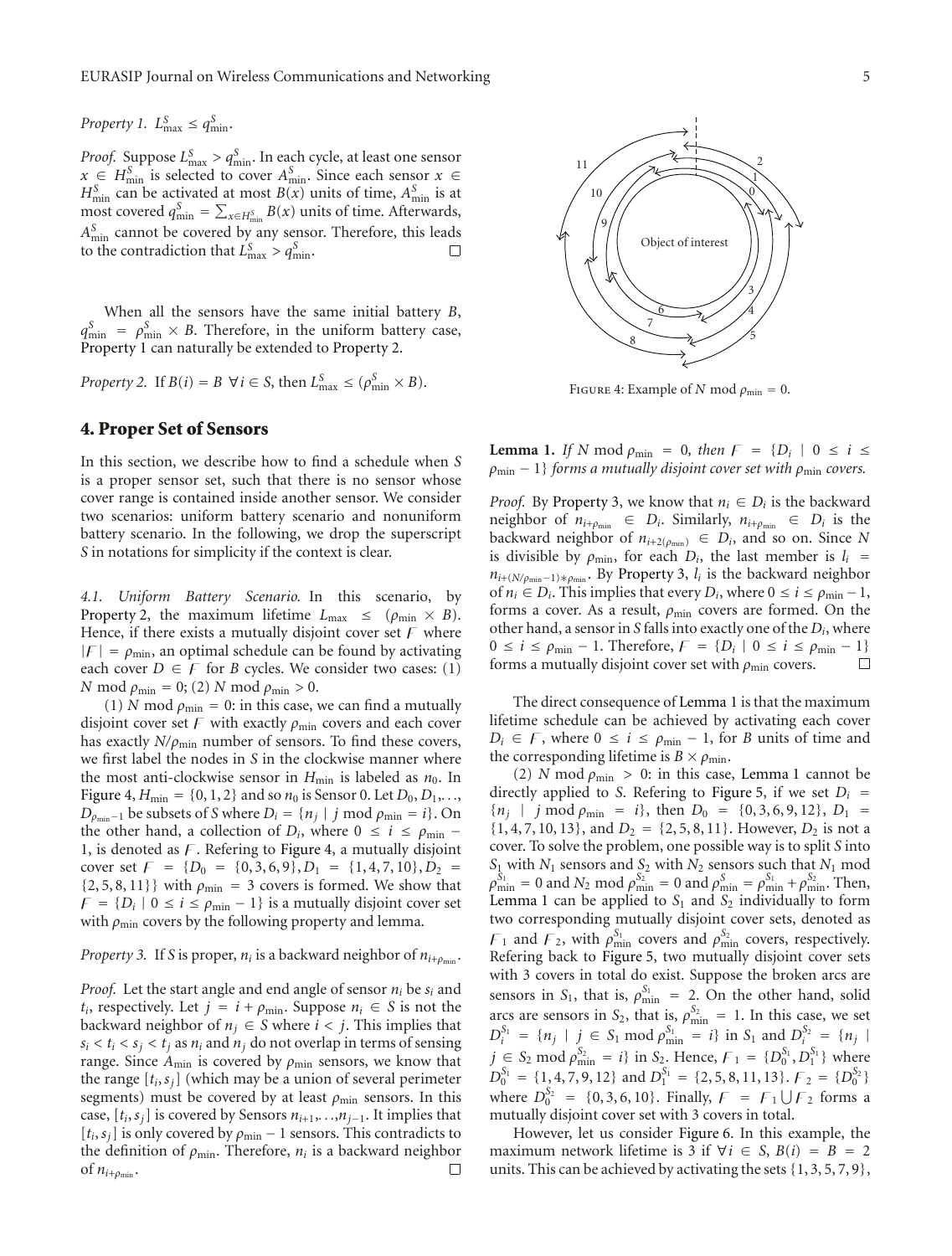

FIGURE 5: Example of *N* mod  $\rho_{\min} > 0$ .



Figure 6: Example of non-existence of a mutually disjoint cover set with *ρ*<sub>min</sub> covers.

 $\{2, 4, 6, 7, 9\}$ , and  $\{1, 3, 5, 6, 8\}$ , each for 1 time unit. In this example, although we know that  $\rho_{\min}^S = 2$ , there is no way for us to find  $F_1$  and  $F_2$  such that  $\rho_{\min}^{S_1} + \rho_{\min}^{S_2} = 2$ . Instead, we can only identify a single mutually disjoint cover set that contains one cover. By activating this only cover, the achievable network lifetime is 2 units. Hence, we can conclude that when we cannot find a mutually disjoint cover set with exactly  $\rho_{\min}^S$  covers using the sensor partitioning method, we cannot be sure we have an optimal solution. This implies that even if we can find a mutually disjoint cover set with  $\rho_{\min}^S - 1$  covers, the set found may not be an optimal solution as shown in the example in Figure 6. The sensor partitioning problem aforementioned can be transformed to a shortest path problem and solved with the time complexity of  $O(N^2)$ . We refer readers for details in [35, 36].

*4.2. Nonuniform Battery Scenario.* In the nonuniform battery scenario, it is possible to transform *S* into a sensor set *S*<sup> $\prime$ </sup> such that all sensors have the same initial battery. For every  $i \in S$  with  $B(i)$  units of battery and with the



Figure 7: Example of constructed instance set *S* from *S*.

cover range  $[s_i, t_i]$ , we put  $B(i)$  sensors in *S*<sup>'</sup>, each with 1 unit of battery and cover range  $[s_i, t_i]$ . Then, the maximum achievable lifetime on *S* is the same as the maximum achievable lifetime on *S'*. However, *S'* is no longer a proper set since all the sensors we put in *S*<sup> $\prime$ </sup> based on  $i \in S$  share the same cover range. Figure 7 illustrates an example of the transformation with  $B(i) = B = 2 \ \forall i \in S$ . The next section studies how to find a schedule when the sensor set is not proper.

## **5. General Set of Sensors**

In this section, we would like to prove that the perimeter coverage scheduling problem is NP-hard if *S* is a *general* set of sensors. We first consider the situation where  $\forall i \in S$ ,  $B(i)$  = 1. To prove the perimeter coverage scheduling problem is NP-hard, a reduction is constructed from the *k*-coloring problem on a circular-arc graph, which was first shown to be NP-hard in [37], to the perimeter coverage scheduling problem. Here,  $\langle S, L_{\text{max}} \rangle$  denotes a perimeter scheduling problem instance with a set of sensors *S*, and the maximum lifetime achievable on *S* is *L*max.

Before we go into details about the transformation, we first describe the *k*-coloring problem on a circular arc graph *G*. A circular arc *i* in *G* is denoted as  $[\alpha_i, \beta_i]$ , where  $\alpha_i$  denotes the anti-clockwise endpoint, and *βi* denotes the clockwise endpoint of a circular arc. In other words, a circular arc is open on the clockwise endpoint. We further assume that all the endpoints are distinct. Arcs *i* and *j* are neighbors if the arcs overlap. In the *k*-coloring problem, we would like to determine whether *k* colors are enough to assign a color to each arc such that no two neighbor arcs share the same color.

We further introduce some notations so as to define the problem formally. Here, we use *N* to denote the number of circular arcs in *G*. Therefore, there are 2*N* endpoints in *G*. We sort the endpoints in ascending order, and denote them as  $a_j$ , where  $0 \le j \le 2N - 1$ . A pair of consecutive endpoints  $[a_j, a_{j+1})$  are denoted as  $A_j$ . We use  $H_j$  to denote the set of arcs covering  $A_j$ , that is,  $\forall i \in H_j$ ,  $\alpha_i \le a_j < a_{j+1} \le \beta_i$ . Let  $C_\lambda$ denote the set of circular arcs with Color *λ*. Since the sensors in *H<sub>j</sub>* are neighbors of each other, at least max<sub>0≤*j*≤2*N*−1</sub>|*H<sub>j</sub>*| colors are needed.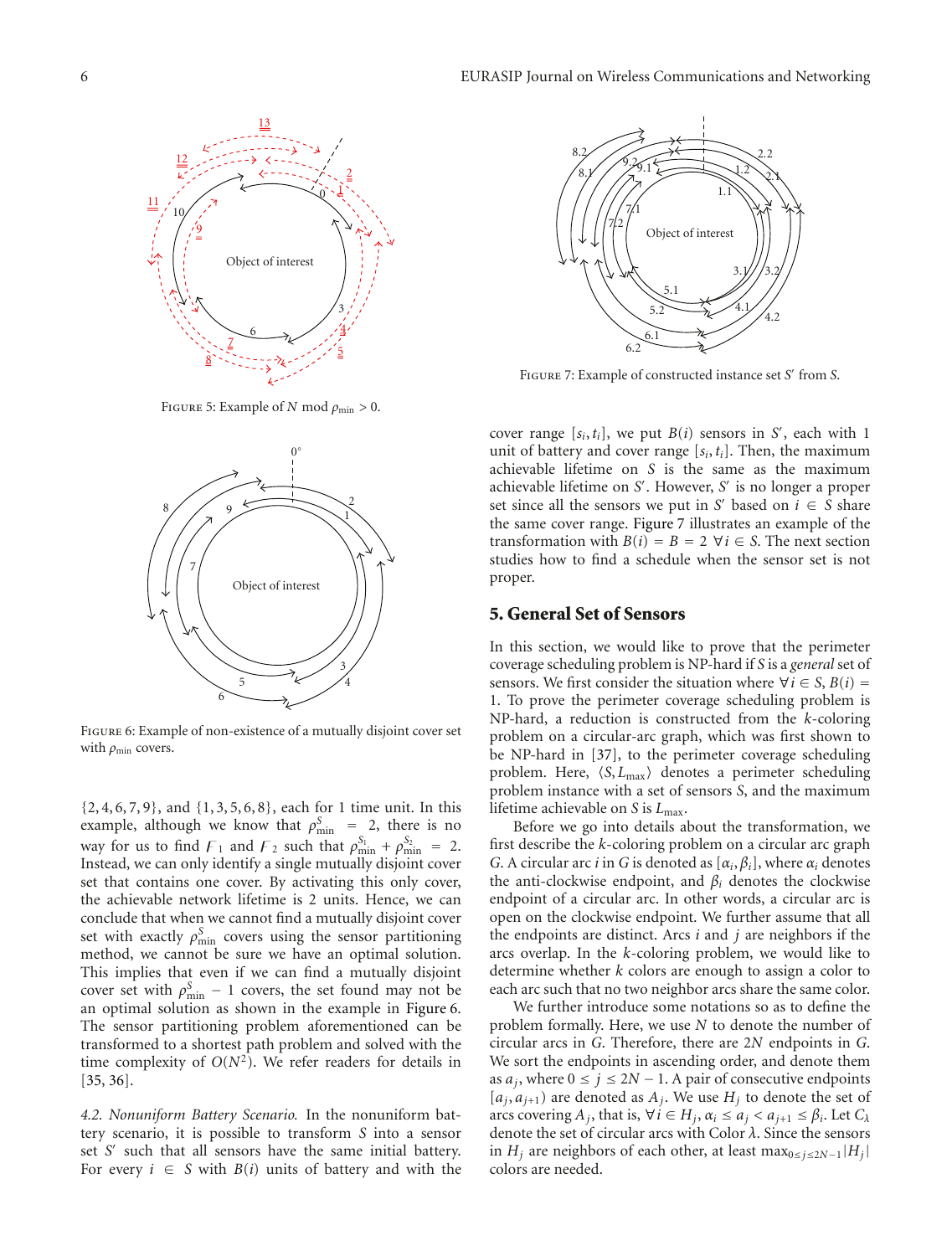

Figure 8: Example of a set of circular arcs *G*.



Figure 9: Example of the constructed set of sensors *S* from *G*.

Given any instance  $\langle G, k \rangle$  of the *k*-coloring problem in the circular arc graph, where *k* is an integer larger than or equal to  $\max_{0 \le j \le 2N-1} |H_j|$ , an instance  $\langle S, L_{\max} \rangle$  of the perimeter coverage scheduling problem can be constructed from *G* as follows.

- (1) For each  $i \in G$ , put Sensor  $n_i$  in *S* and the cover range of  $n_i$  is  $[\alpha_i, \beta_i]$ .
- (2) ∀0 ≤  $j \le 2N-1$ ,  $k-|H_j|$  sensors with cover range of  $[a_j, a_{j+1}]$  are put in *S*. These sensors are named with  $m_{j.e}$ , where  $1 \le e \le k - |H_j|$ .

$$
(3) \ \forall x \in S, B(x) = 1.
$$

Consider Arcs 1,*...*,7 in Figure 8; Sensors *n*1,*...*,*n*<sup>7</sup> are put into *S* according to (1) in Figure 9. Suppose *k* = 3. Consider the range  $[a_0, a_1]$ ; according to (2), Sensor  $m_{0,1}$  is put in *S*. Similarly, Sensors *m*<sup>2</sup>*.*1, *m*<sup>3</sup>*.*1, *m*<sup>3</sup>*.*2, *m*<sup>4</sup>*.*1, *m*<sup>6</sup>*.*1, *m*<sup>8</sup>*.*1, *m*<sup>9</sup>*.*1,  $m_{9.2}, m_{10.1}, m_{11.1}, m_{11.2},$  and  $m_{12.1}$  are put into *S* as shown in Figure 9. As a result, we know that  $\rho_{\min} = k$ . Since  $\forall i \in S$ ,  $B(i) = B = 1$ . Therefore,  $L_{\text{max}} \leq k$ .

**Lemma 2.** *G is k-colorable if and only if the maximum lifetime on S is*  $L_{\text{max}} = k$ *.* 

*Proof.* "⇒" part: if *G* is *k*-colorable, we can put the arcs into *k* different partitions  $C_1, \ldots, C_k$  according to their colors. We show that  $k$  covers  $D_1, \ldots, D_k$  can be formed in *S* by using the following approach:

(1) if  $i \in C_{\lambda}$ ,  $n_i \in D_{\lambda}$ .

(2) ∀1 ≤  $\lambda$  ≤  $k$ , ∀0 ≤  $j$  ≤ 2*N* − 1, if there is no sensor in  $D_{\lambda}$  which can cover  $A_j$ , then we can randomly select a sensor  $m_{j,e}$  ∈ *S*, where  $1 ≤ e ≤ k - |H_j|$ , with cover range  $[a_j, a_{j+1}]$  into  $D_\lambda$  to cover  $A_j$ . Recall that there are  $|H_j|$  arcs in *G* covering  $A_i$  and these arcs must fall into  $|H_i|$  different colors, that is, different partitions. Since we have constructed  $k - |H_i|$  sensors with cover range  $[a_j, a_{j+1}]$  in *S*, if there is no sensor in  $D_\lambda$  which can cover  $A_j$ , then we can always find a sensor  $m_{j,e}$  ∈ *S*, where  $1 ≤ e ≤ k - |H_j|$ , with cover range  $[a_j, a_{j+1}]$  to put into  $D_\lambda$ .

The corresponding  $D_{\lambda}$  formed,  $\forall 1 \leq \lambda \leq k$ , are covers, because  $\forall 0 \le j \le 2N - 1$ ; there is a sensor in  $D_{\lambda}$  covering *A<sub>j</sub>*. At the same time,  $B(x) = B = 1$ ,  $\forall x \in S$ . Therefore,  $D_{\lambda} \cap D_{\kappa} = \emptyset$ , for any  $1 \leq \lambda \neq \kappa \leq k$ . Since  $\rho_{\min}$  is *k* and  $B = 1$ , by Property 2, the maximum lifetime  $L_{\text{max}}$  is upper bounded by *k*. Hence, the maximum lifetime *L*max can be achieved by activating each cover for 1 unit of time. This results in  $L_{\text{max}} = k$ . Therefore, if *G* is *k*-colorable, then the maximum lifetime on *S* is  $L_{\text{max}} = k$ .

" $\Leftarrow$ " part: If the maximum lifetime  $L_{\text{max}}$  on *S* is *k* and the corresponding schedule is *SC*max, then there must exist a mutually disjoint cover set with *k* covers since each sensor has a battery lifetime of 1 unit. Without loss of generality, these *k* covers are  $D_1, \ldots, D_k$ . In other words,  $D_\lambda = \{x \mid x \in S \text{ and }$  $SC<sub>max</sub>(\lambda, x) = 1$ , where  $1 \leq \lambda \leq k$ .

Hence, with the existence of *k* covers, *k* partitions  $C_1, \ldots, C_k$  on *G* can be formed by the following approach:

> $\forall 1 \leq \lambda \leq k$ ,  $\forall n_i \in D_\lambda$ ,  $i \in C_\lambda$ . Note that we do not need to consider the sensors  $m_{i,e}$  in  $D_\lambda$ , where 0 ≤ *j* ≤ 2*N* − 1 and 1 ≤ *e* ≤ *k* − |*Hj*|.

Since *S* is constructed in such a way that every *Aj*, where  $0 \leq j \leq 2N - 1$ , is exactly covered by *k* sensors, if there exist *k* covers, then every  $A_j$  is exactly covered by 1 sensor in each cover. Therefore, by constructing  $C_{\lambda}$ ,  $\forall 1 \leq \lambda \leq k$ , according to the above description, neighbor arcs must fall into different color partitions. As a result,  $C_{\lambda}$ ,  $\forall 1 \leq \lambda \leq$ *k*, forms a color partition and so *G* is *k*-colorable if the maximum lifetime on *S* is  $L_{\text{max}} = k$ .  $\Box$ 

By Lemma 2, Theorem 1 can then be developed.

**Theorem 1.** *The perimeter coverage scheduling problem is NPhard.*

#### **6. Approximation Solutions**

Since the perimeter coverage problem is NP-hard, it is not likely to have a polynomial time solution. The problem can be formulated as a mixed integer programming problem,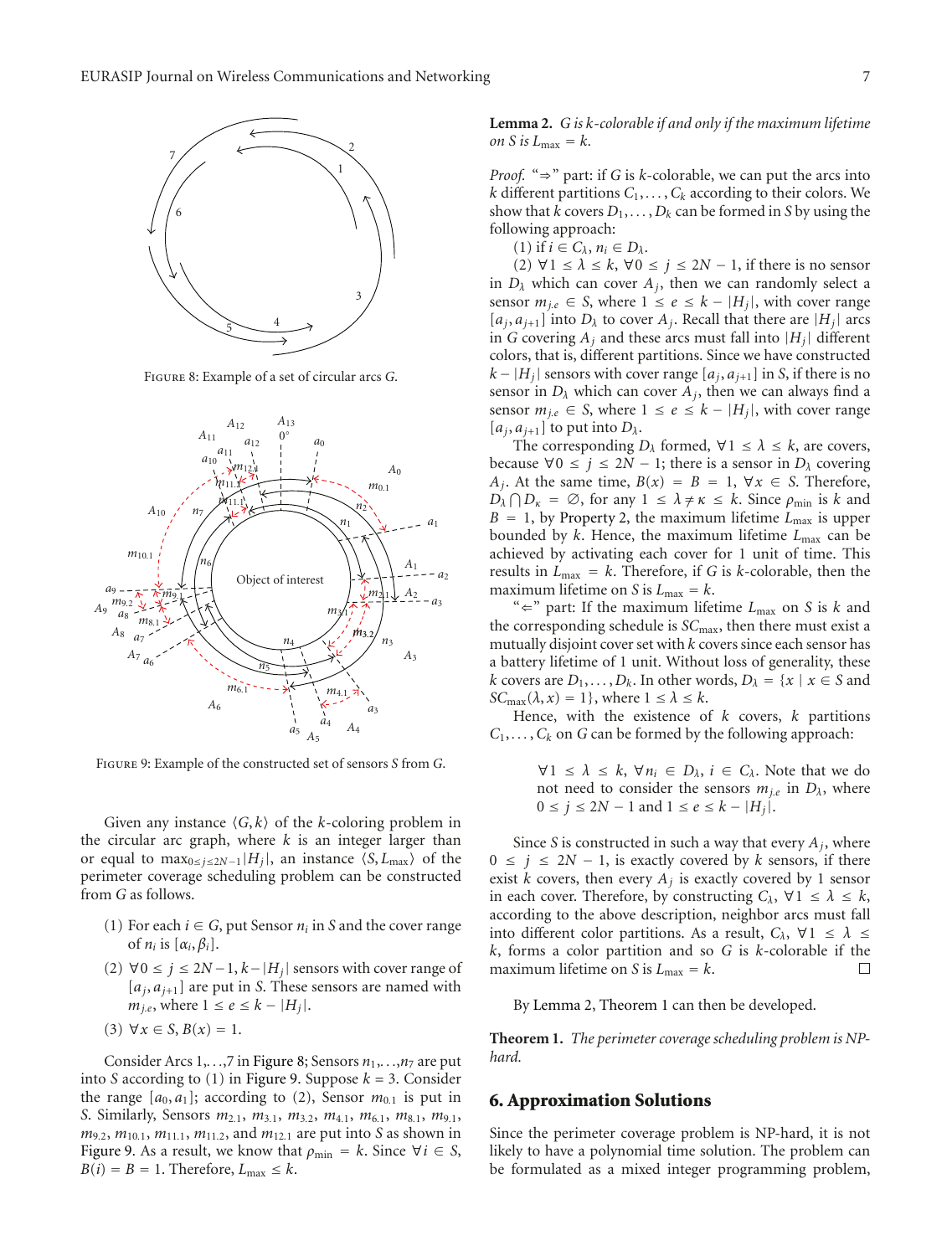and solved by some existing software. However, a centralized approach is not appropriate. Therefore, we develop a distributed approximation solution with a small overhead. Before describing our algorithm, we first show that any scheduling algorithm that selects a proper cover in each cycle is a 2-approximation algorithm.

#### *6.1. Properties of Proper Covers*

*Property 4.* In a proper cover, there are at most two sensors covering *γ* for each  $\gamma \in [0^{\circ}, 360^{\circ})$ .

*Proof.* Suppose  $x, y, z \in D$  all cover range [a, b], and the cover ranges of *x*, *y*, and *z* are  $[s_x, t_x]$ ,  $[s_y, t_y]$ , and  $[s_z, t_z]$ , respectively. Without loss of generality, we assume  $s_x \leq s_y \leq$ *sz*. In this case,  $s_x \leq s_y \leq s_z \leq a \leq b \leq t_x \leq t_y \leq t_z$ . This contradicts to the definition of proper cover as  $y$  is redundant.  $\Box$ 

Property 4 says that each portion on the perimeter is at most covered by 2 sensors in a proper cover. Lemma 3 shows that any scheduling algorithm which selects a proper cover to monitor the target object in each cycle is a 2-approximation solution.

**Lemma 3.** *Suppose SC is the schedule which selects a proper cover in each cycle. SC has a lifetime*  $L \ge L_{\text{max}}/2$ *, where*  $L_{\text{max}}$  *is the maximum lifetime on S.*

*Proof.* We use  $V(i, t)$  to denote the remaining energy of Sensor *i* after cycle *t*. At the beginning,  $V(i, 0) = B(i)$ ,  $\forall i \in S$ . We further use the term  $q_j(t)$  to denote  $\{\sum V(i,t) \mid i \text{ covers}\}$ *A<sub>j</sub>*}. That is,  $q_{min}(t) = {\sum V(i, t) \mid i \text{ covers } A_{min}}$  and  $q_{\text{min}}(0) = q_{\text{min}}$ . By Property 4, at most 2 sensors cover  $A_{\text{min}}$ in cycle *t*. In fact, this implies that *q*min(*t*) = *q*min(*t*−1)−2 if 2 sensors are required to cover  $A_{\text{min}}$  in each cycle  $t$ ,  $\forall 1 \le t \le L$ . Note that this is the worst possible case for the selection of a proper cover in each cycle as *A*min is covered by sensors with the least total amount of energy cycle. Here, we assume  $q_{\text{min}}(t) = q_{\text{min}} - 2t$ . Therefore,  $q_{\text{min}}(\lfloor q_{\text{min}}/2 \rfloor) \ge 0$  if  $q_{\text{min}}$  is even and  $q_{\text{min}}(\lfloor q_{\text{min}}/2 \rfloor) \ge 1$  if  $q_{\text{min}}$  is odd. In case  $q_{\text{min}}$  is odd, all the sensors can be activated in the last unit of time. This is possible as  $q_j(\lfloor q_{\min}/2 \rfloor) \ge q_{\min}(\lfloor q_{\min}/2 \rfloor) \ge 1$ . Since  $L_{\text{max}} \leq q_{\text{min}}$ ,  $L \geq \lceil L_{\text{max}}/2 \rceil$ .

All the heuristic algorithms we proposed in [5] identify a proper cover in each cycle. By Lemma 3, we know that all of them are 2-approximation solutions if no message transmission cost is considered. Unfortunately, these approaches have very high message overheads. It may require  $O(q_{\text{min}} \times$ minimum size of cover  $\times$  size of  $S_0$ ) number of messages during the whole network lifetime, where S<sub>0</sub> denotes the set of sensors with cover range passing through 0◦.

*6.2. Our Proposed 2-Approximation Algorithm.* To reduce message overhead, our approximation algorithm identifies as many proper covers as possible by circulating messages around the sensors once. This can be done by using a similar method suggested in [3], which will be discussed later in this section. In the uniform battery case, we try to find a mutually

disjoint cover set with as many proper covers as possible. Then, each proper cover can be activated for *B* units of time. On the other hand, in the nonuniform battery scenario, each sensor with *B*(*i*) units of battery is transformed to *B*(*i*) sensors with 1 unit each similar to that discussed in Section 4.2, and thus the battery of the transformed set of sensors becomes uniform. Then, we try to find a mutually disjoint cover set with as many proper covers as possible and each cover is activated for 1 unit of time.

Note that although the uniform battery case is discussed here, the suggested algorithm can be extended to the nonuniform battery case easily. Basically, our proposed algorithm works as follows. A message is passed around the sensors in the clockwise direction. A sensor passing through 0◦ creates the message. The message contains information for constructing mutually disjoint covers. When a sensor receives the message, it is responsible for filling in the information and passes it to a neighbor sensor. When the message is received by another sensor passing through 0◦, mutually disjoint covers are identified.

Suppose  $S_0$  denotes the set of sensors with cover range passing through 0◦. The sensor with the largest ending angle in *S*0, denoted as *q*, initiates the algorithm. It first puts its neighbors which are in  $S_0$  into  $|S_0|$  different sets. Then, for each set, it identifies some remaining neighbors to be put in the set, such that the sensors in the set can cover the range [0◦,*tq*]. The detailed procedure is as follows: *q* keeps track of a sorted order of the sets based on the ending angles of the cover ranges in the sensors of the sets. It takes the set with the smallest ending angle, and identifies a sensor that can extend its cover range. After putting the sensor in the set, the ending angle is updated. The process ends when there is no more sensor to extend the cover range of the set. It is possible that not all the sets can cover the whole range  $[0^\circ, t_a]$  after all the neighbors of *q* are put in the sets. In this case, these sets are removed and would not be put in the message. We argue that the removal of these sets will not affect the approximation ratio of the algorithm. Suppose no neighbor can extend the cover range of a set without a gap. Since this is the set with the smallest ending angle among all the sets and there are at least  $\rho_{\min}^S$  sensors covering the gap, this implies that  $\rho_{\min}^S$ sensors that can cover the gap must fall into  $\rho_{\min}^S$  different sets. Therefore, there are still  $\rho_{\min}^S$  different sets remaining even the aforementioned one is removed.

Refering to Figure 10, Sensor 3 is the sensor in *S*<sup>0</sup> with the largest end angle, so *q* is Sensor 3. Sensor 3 puts Sensors 1, 2, and 3 into 3 different sets, denoted as Set 1, Set 2, and Set 3, respectively. Since Sensor 1 ends before Sensor 2 and Sensor 3 do, Sensor 3 tries to put a neighbor into Set 1 to extend its cover range. Hence, Sensor 4 is put into Set 1 by Sensor 3. Now, Sensor 3 updates the ending angle of each set and finds that Set 1 still ends before the others. Unfortunately, other neighbors of Sensor 3 cannot be put into Set 1 to extend the range of Set 1. Set 1 will then be removed. At this moment, only Set 2 and Set 3 are remaining. Sensor 3 puts Sensor 6 into Set 2, and Sensor 7 into Set 3. Note that Sensor 5 is not put in either set because it cannot extend the cover ranges of both sets. Now, Set 2 consists of {2, 6}, while Set 3 consists of {3, 7}.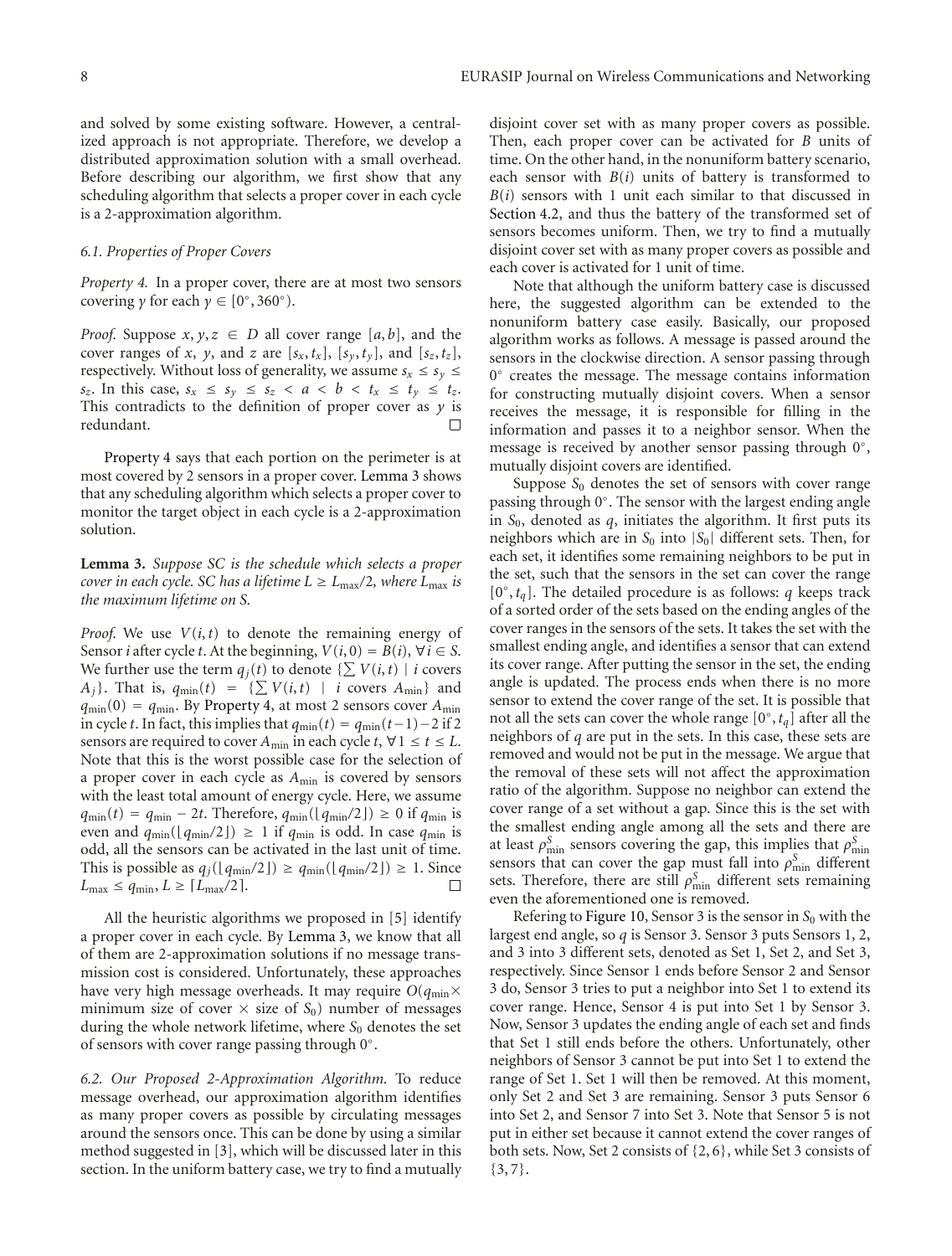

Figure 10: An example to illustrate the proposed algorithm.

After the sets are identified, *q* puts the information in a message. The message format is  $\langle \langle 1, q_1, M_1 \rangle, \ldots,$  $\langle j, q_j, M_j \rangle, \ldots, \langle L, q_L, M_L \rangle$ , where each tuple  $j, q_j, M_j$  contains the information of one set. The first element represents the identifier of the set. The second element represents the first member in the set *j*. Note that this member must be a sensor in  $S_0$  and can later be used for determining whether the set *j* forms a cover or not. Without loss of generality, we assume the tuple in the message is sorted according to the ending angle of  $q_i \in S_0$ . The third element represents the list of members selected to be included in the set *j* by the node sending the message. The message is sent to the only *greedy forward neighbor* of *q*. The *greedy forward neighbor* of *q*, denoted as *GFN*(*q*), is the forward neighbor of *q* with the largest end angle. Refering back to the example in Figure 10. Since Sensor 3 selects {2, 6} into Set 2 and {3, 7} into Set 3, it sends out  $\langle \langle 2, q_2 = 2, M_2 = \{2, 6\} \rangle$ ,  $\langle 3, q_3 = 3, M_3 =$  $\{3, 7\}$ ) to Sensor *GFN*(3) = 7.

When *GFN*(*q*) receives the message, it tries to extend the cover ranges of the sets by putting its neighbors in them. The procedure is similar to what *q* did earlier. Refering back to the example in Figure 10, when Sensor 7 receives  $(2, q_2 =$  $2, M_2 = \{2, 6\}$ ,  $\langle 3, q_3 = 3, M_3 = \{3, 7\} \rangle$ , it finds that the ending angle of Set 2 is smaller than that of Set 3. Therefore, it puts Sensor 8 into Set 2. Then, it further puts Sensor 9 into Set 3, and then informs its own greedy forward neighbor to continue the set construction.

We let the node with the smallest start angle in  $S_0$  be  $q'$ . Since the message has been passed in the clockwise manner, it must be received by one of the backward neighbors of *q* , say *x*. After *x* has performed the set construction, it sends the message to  $q'$  instead of its greedy forward neighbor. After receiving the message,  $q'$  continues the set construction for those sets which have not yet formed a cover. After considering all the neighbors that can extend the cover range of the sets, if there still exist sets which have not yet formed covers,  $q'$  reorganizes those sets. To avoid ambiguity, we now use covers to denote those sets which have formed covers. *q* keeps track of a sorted order of the sets based on the ending angles of the cover ranges in the sensors of the sets. It starts to form a cover from the set with the smallest ending angle. If no neighbors can be identified to form a cover, the sensors in the set with the largest identifier will be used, and the set with the largest identifier will no longer be considered for forming a cover. We argue that there will be at least  $\rho_{\min}^S/2$  covers formed at the end of the process. As discussed before, when no covers have been formed yet,  $\rho_{\min}^S$  sets are remaining. However, the worst case occurs when half of the sets are removed by  $q'$  so that the sensors can be moved to fill up the gaps to form the covers in the other half. Note that each perimeter segment is covered by at most 2 sensors in a proper cover, and so it is not possible to remove more than  $\rho_{\min}^S/2$  sets.

Let us consider the example in Figure 10 again. Since Sensor 7 selects {8} into Set 2 and {9} into Set 3, it sends  $\langle \langle 2, q_2 = 2, M_2 = \{8\} \rangle$ ,  $\langle 3, q_3 = 3, M_3 = \{9\} \rangle$  to  $GFN(7) =$ 9. Sensor 9 sends  $\langle 2, q_2 = 2, M_2 = \{10\}\rangle$ ,  $\langle 3, q_3 = 3, M_3 =$  ${11}\rangle$  to  $GFN(9) = 11$ . Sensor 11 further puts Sensor 12 into Set 2 and then removes Set 3. Therefore, it sends  $\langle (2, q_2 = 2, M_2 = \{12\}) \rangle$  to Sensor  $q' = 2$  which is the forward neighbor of Sensor 11. Now, Sensor 2 finds that Sensor 12 is the backward neighbor of  $q_2 = 2$ . As a result, a cover is formed in Set 2.

It is worth mentioning that all other sensors which do not involve in the circulation of the message can overhear the message transmission. Therefore, they know the set which they have been selected in. When  $q'$  completes the covers formation process, it can construct the activation schedule. Then, *q'* announces the activation schedule of different covers. The message about the activation schedule can be circulated through the whole network in the same manner as the cover identification process. By overhearing this message, all the sensors know their schedules. The whole process can then be terminated when the message circulates back to *q* again. The pseudocodes of Sensors *GFN*(*q*) and *q* who receives the cover identification message are provided in Algorithms 1 and 2, respectively.

In fact, we can further optimize the message overheads in terms of the number of messages required by removing the activation schedule circulation process. To do so, we can reorganize the sets when we find that the cover range of a set cannot be extended by putting a neighbor into the set. Here, we always use the sensors in the set with the largest identifier to extend the cover range of a set, and the set with the largest identifier will no longer be considered for forming a cover. By doing so, we know that if *L* covers are formed finally, they will have set identifiers 1, *...* , *L*. Since the sensors can overhear in which set they are selected in, they can activate automatically following the time slot allocated to the cover with a specific set identifier without the need of circulating the activation schedule.

#### **7. Simulation Results**

For comparison, we have implemented several algorithms. The first algorithm is the optimal solution found by transforming the maximum lifetime scheduling problem to the Multicommodity Network Flow problem, and solved by AMPL-CPLEX [38], which is denoted as *Optimal* in our figures. The second algorithm is the one proposed in this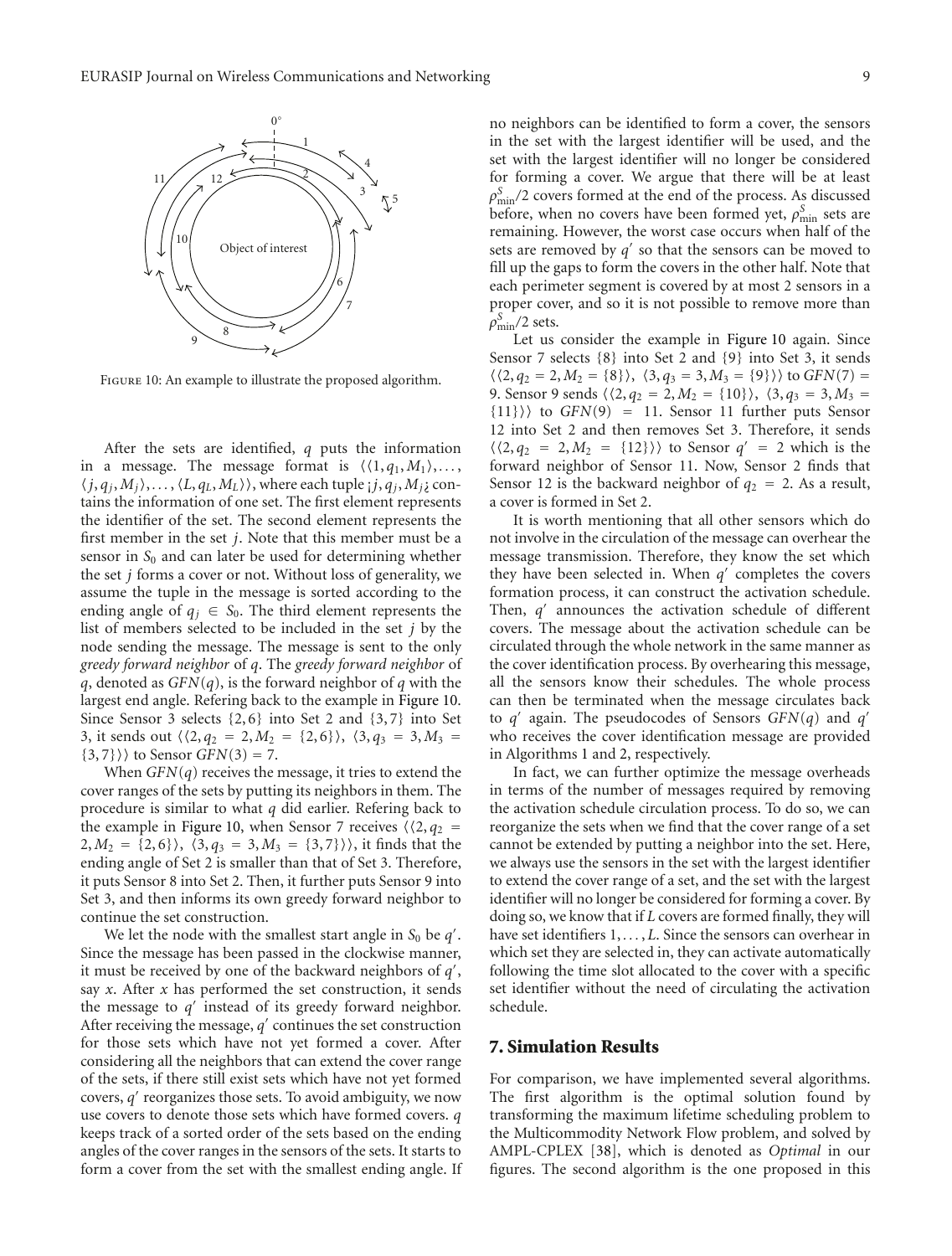1:  $M_i$  is a set of sensors selected into available set *i* by *c*. Initially, the last member of  $M'_i$  is put into  $M_i$ . 2:  $l_i$  is the last member in  $M_i$ . 3: *m* is the index of the set which has the smallest ending angle among all  $l_i$ , where  $1 \le i \le L$ . 4: *T* is the next hop target for the message. 5: If  $q'$  is forward neighbor of  $c$  then 6:  $T$  is  $q'$ . 7: **else** 8: *T* is *GFN*(*c*). 9: **end if** 10: */*<sup>∗</sup> *c* selects neighbors to extend the cover range of the sets. <sup>∗</sup>*/* 11: **for** each neighbor *j* **do** 12: **If** *j* cannot extend the cover range of set *m* **then** 13: Remove the Set *m*. 14: **end if** 15: **if** *j* is the forward neighbor of  $l_m$  **then** 16: Put *j* into  $M_m$  and  $l_m = j$ .<br>17: **end if** end if 18: Find the set with the smallest end angle and denote it as *m*. 19: **end for** 20: Send the message  $\langle \langle i, q_i, M_i \rangle \rangle$ , for  $i = 1$  to *L* and set *i* has not been removed, to *T*.

Algorithm 1: Pseudocode of  $c = GFN(q)$  receives  $\langle \langle 1, q_1, M'_1 \rangle, \ldots, \langle L, q_L, M'_L \rangle \rangle$  sent by  $q$ .

1: *Unselected* is a set of sensors which has originally been selected into a set but later removed by *c*. 2:  $M_i$  is a set of sensors selected into available set *i* by *c*. Initially, the last member of  $M'_i$  is put into  $M_i$ . 3:  $l_i$  is the last member in  $M_i$ . 4: *m* is the index of the available set which has the smallest ending angle among all *li* and has not yet formed a cover, where  $1 \le i \le L$ . 5: */*<sup>∗</sup> *c* selects neighbors to extend the cover range of the sets. <sup>∗</sup>*/* 6: **for** each set *i* **do** 7: **while** (set *i* does not form a cover) **do** 8: Select sensors in *Unselected* which can cover  $[t_i, s_{q_i}]$  to  $M_j$ .<br>9. **if** Set *i* still does not form a cover then 9: **if** Set *i* still does not form a cover **then** 10: */*<sup>∗</sup> Remove the available set with the highest index number, that is, *L* <sup>∗</sup>*/* 11: Move sensors in  $M_L$ ,  $M'_L$ , and  $q_L$  to *Unselected*. 12:  $L = L - 1$ .<br>13: **end if** end if 14: **end while** 15: **end for** 16: Announce  $\langle \langle i, q_i, M_i \rangle \rangle$ , for  $i = 1$  to *L*, together with the activation schedule for each cover.

ALGORITHM 2: Pseudocode of  $c = q$ <sup>,</sup> receives message  $\langle \langle 1, q_1, M'_1 \rangle, \ldots, \langle L, q_L, M'_L \rangle \rangle$ .

paper, which is denoted as *Proposed* algorithm in the figures. The third algorithm is the one proposed in [5], which is denoted as *Round-based* algorithm in the figures. In this algorithm, a minimum size cover, known as *MC*, is found to monitor the target object in each monitoring cycle until no more MC can be found. The fourth algorithm is denoted as *Single-MC* in the figures. In this algorithm, an MC is found and this MC is activated until a sensor is running out of energy. Afterwards, another MC is found and activated again. This process continues until no more MC can be found.

In our simulations, we considered an area of 50 grids  $\times$ 50 grids. Each grid takes up an area of 1 unit<sup>2</sup> and has a certain probability of containing a sensor. A grid that is

partially/completely occupied by the target does not have any sensor. This probability is known as the *sensor availability probability*, and we use  $p_a$  to denote it. If the grid contains a sensor, the sensor is located at the center of the grid. This is similar to the simulation environment considered in [5]. Each sensor has a sensing range *rs*; The target object is located at the center  $(25, 25)$  with the object radius of  $r<sub>o</sub>$ . For uniform initial battery case, each sensor has *B* units of energy. In the nonuniform battery case, each sensor has a mean value *B* units of energy. The uniform case is denoted as (*U*), while the nonuniform case is denoted as (*NU*) in the figures. Each monitoring cycle is assumed to take up *em* units of energy, and each message takes up 1 unit of energy if transmission cost is counted.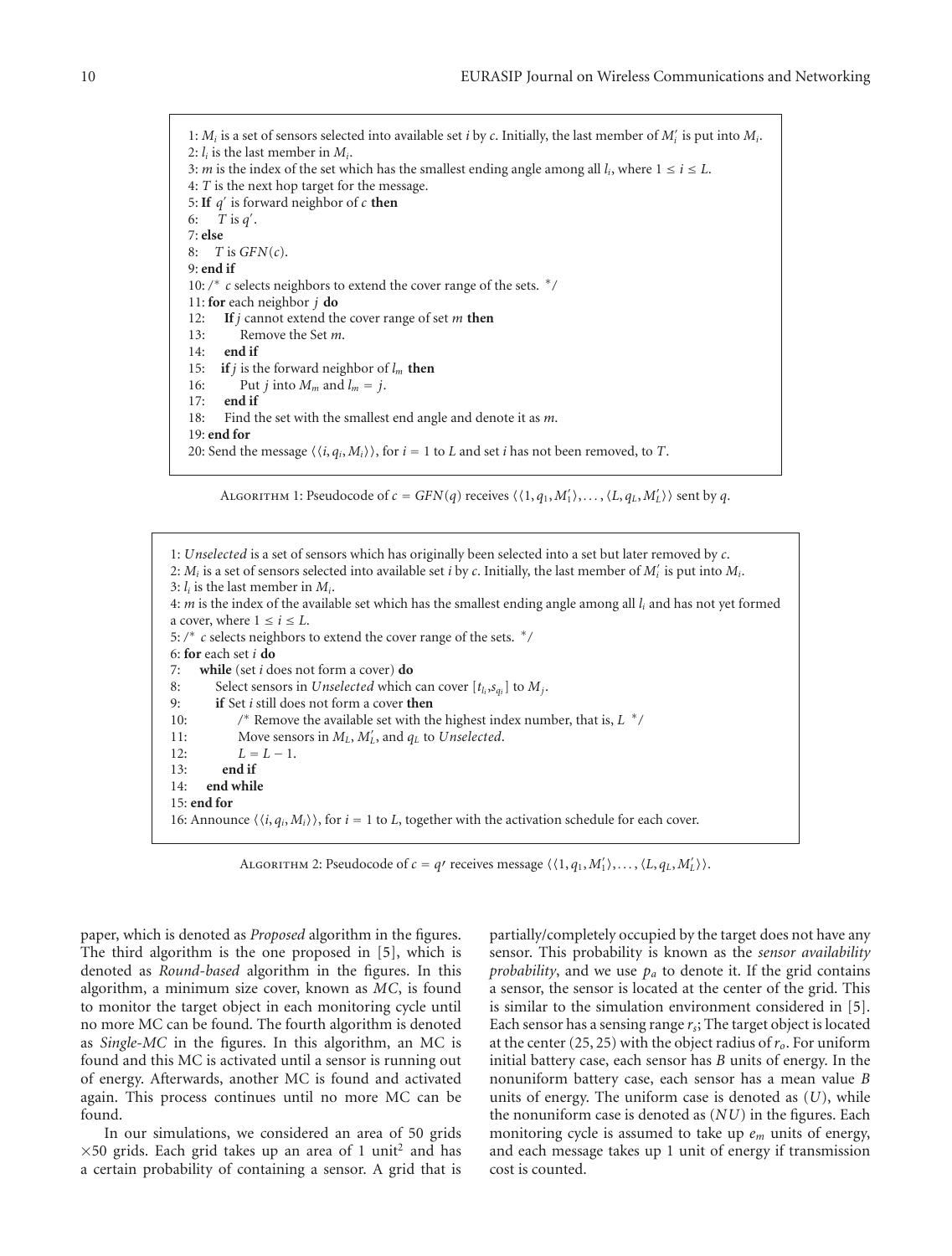



(a) Network lifetime versus energy needed per cycle without transmission cost

10 20 30 Energy needed per cycle



cost

Proposed (U) Proposed (NU) Proposed (U) Proposed (NU) П Round-based (U) Round-based (NU) Round-based (U) Round-based (NU)  $\overline{\mathbb{R}^n}$  $\Box$  $\Box$  Single-MC (U) Single-MC (NU)  $\Box$  Single-MC (U)  $\Box$  Single-MC (NU) (c) Number of messages versus energy needed per cycle with transmission (d) Number of rounds versus energy needed per cycle with transmission cost cost

Figure 11: Varying energy needed per cycle scenario.

*7.1. Effect of Energy Needed Per Cycle.* First of all, we simulated the scenario in which  $p_a = 1$ ,  $r_o = 12.5$  units,  $r_s$  = 4.5 units, and  $\overline{B(i)}$  = *B* = 400 units. In the simulations, we vary *em* from 10 to 30 units per cycle. Figure 11(a) illustrates the network lifetime achieved by various algorithms under different energy needed per cycle without transmission cost. The figure shows that all the algorithms have shorter lifetimes when each monitoring cycle requires more energy. On the other hand, our proposed algorithm achieves similar network lifetime with that of *Single-MC* and *Round-based* algorithm as all the algorithms are 2-approximation solutions if no transmission cost is counted. All of them achieve around 70% of the maximum

0*.*001

0*.*01

0*.*1

Number of messages

Number of messages

1

10

100  $\times$ 10<sup>3</sup>

> lifetime under the uniform battery environment. This is mainly because many sensors have never been chosen in any proper cover. In the nonuniform situation, the lifetimes of the algorithms are about 80% of the optimal one. This is mainly due to the reason that more nodes are involved.

10 20 30 Energy needed per cycle

Figure 11(b) shows the performance under different energy needed per cycle with transmission cost. It can be shown that *Round-based* algorithm is affected the most by the transmission cost as an MC needs to be found every cycle, while our proposed algorithm is affected by the transmission cost the least. Therefore, our purposed algorithm outperforms the others. Figures  $11(c)$  and  $11(d)$  illustrate the number of messages and the number of scheduling rounds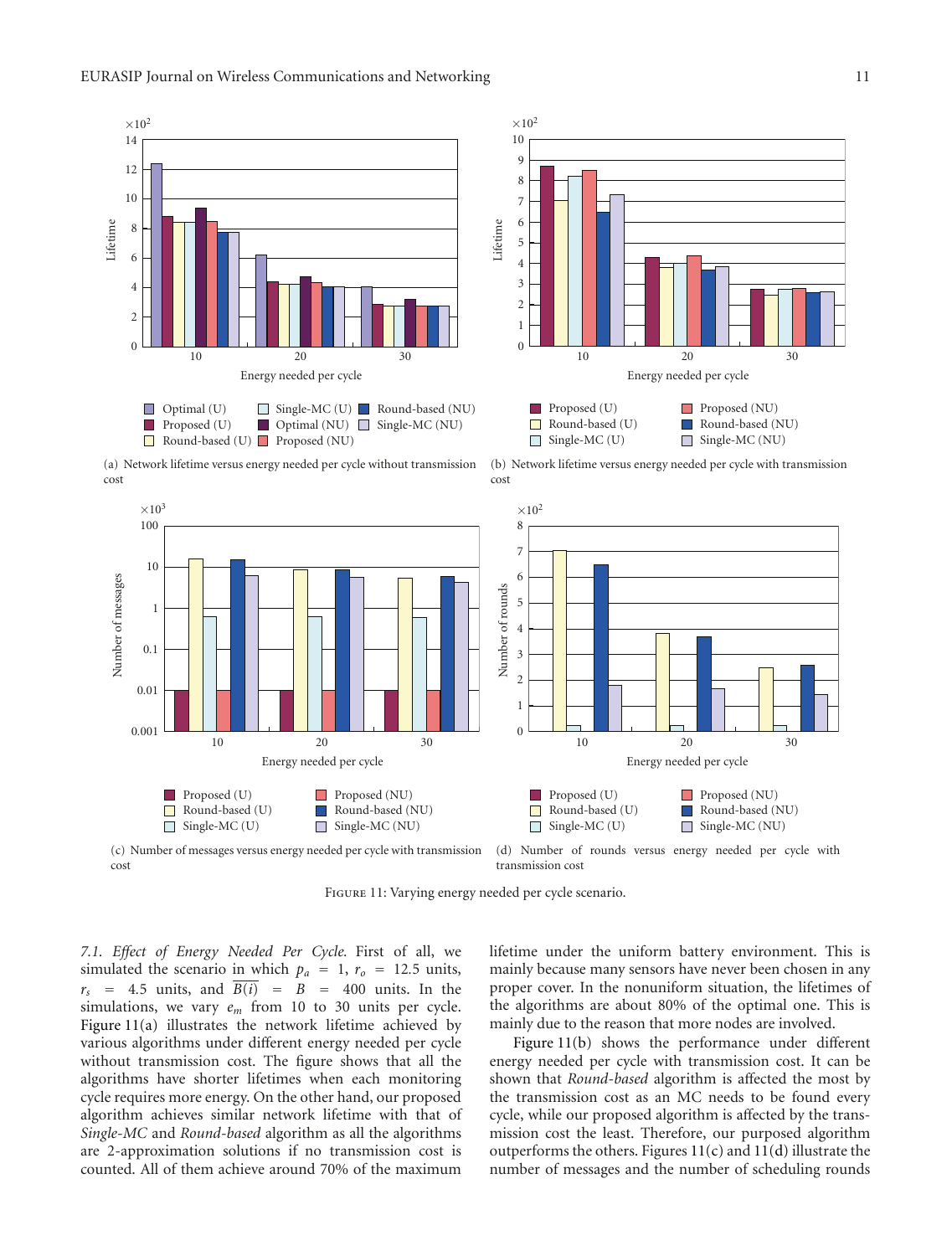



(a) Network lifetime versus initial battery capacity without transmission cost

(b) Network lifetime versus initial battery capacity with transmission cost



(c) Number of messages versus initial battery capacity with transmission cost

FIGURE 12: Varying initial battery capacity scenario.

required by various algorithms throughout the network lifetime. As expected, *Round-based* algorithm requires the most number of messages and rounds, while our algorithm requires the least. It is worthwhile to state that our proposed algorithm requires only one scheduling round with *O*(size of the *MC*) and this contributes to the good performance shown in Figures  $11(c)$  and  $11(d)$ . On the other hand, the figures also show that our proposed algorithm and the *Round-based* algorithm require similar amount of messages and rounds no matter the initial battery capacity of a sensor is uniform or not. However, there is a large discrepancy between uniform and nonuniform battery for the *Single-MC* algorithm. It is because *Single-MC* algorithm finds an MC and then it is activated until a sensor in this MC fails. In the uniform battery scenario, nearly all the sensors in an MC runs out of energy simultaneously. However, this is not the case in nonuniform battery scenario.

*7.2. Effect of Initial Battery Capacity.* In Figures 12(a) and 12(b), we simulated the scenario where  $r_o = 12.5$  units,  $r_s =$ 4.5 units, and  $e_m = 20$  units per cycle. In these simulations, we vary the mean value *B* from 200 to 600 units. Figures 12(a) and 12(b) illustrate the network lifetime achieved by various algorithms under different initial battery capacity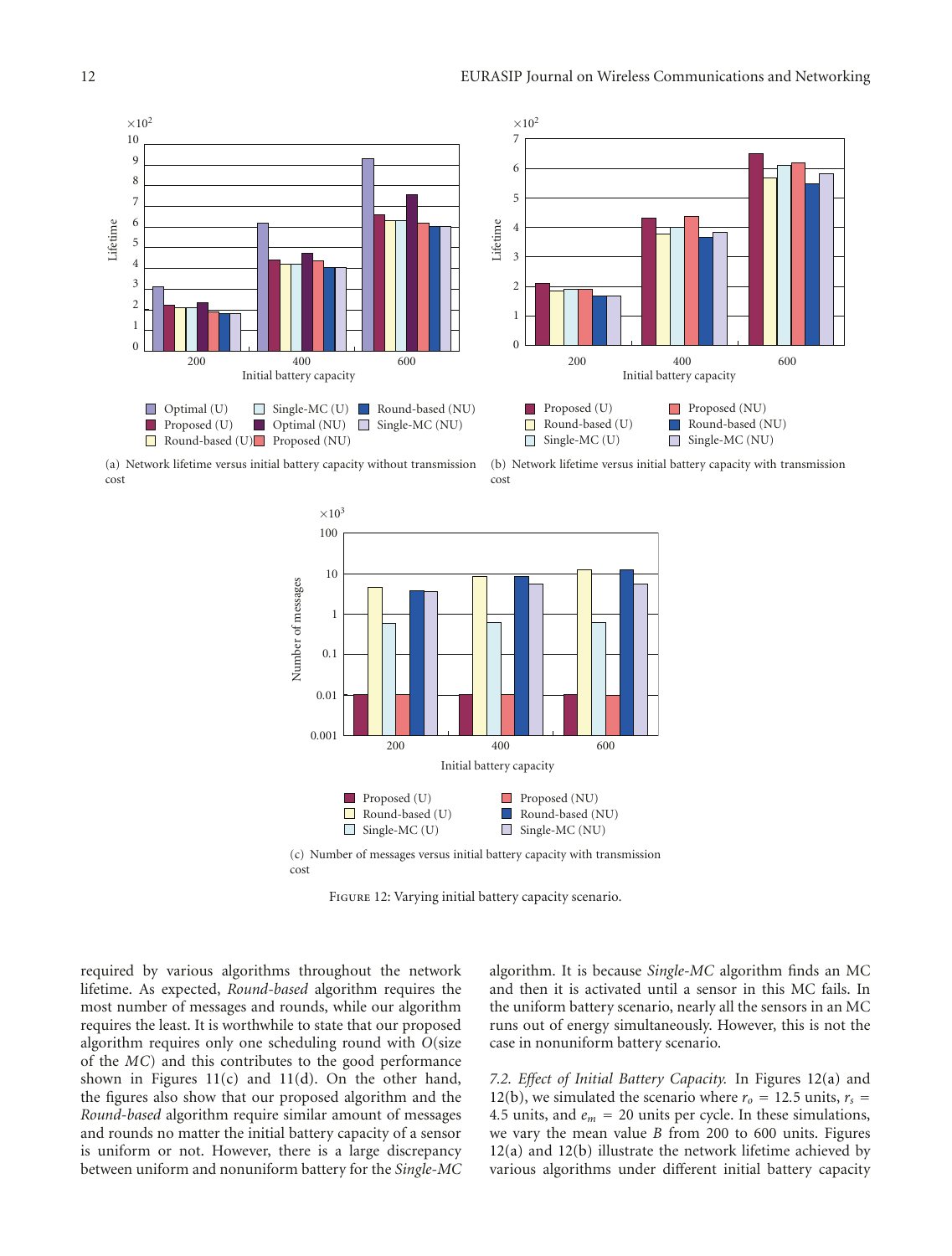

FIGURE 13: Effect of sensing range in homogenous sensing range scenario.

settings without transmission cost and with transmission cost, respectively. The figure shows that all the algorithms have longer lifetimes when the initial battery capacity increases. Similar to the results in Figure 11(a), all the 2 approximation solutions achieve about 70% and over 80% of the optimal solution under the uniform and nonuniform scenarios, respectively. These results show that the algorithms considered generally achieve good performance although they are 2-approximation solutions. Similar to that in Figures  $11(a)$  and  $11(b)$ , our proposed algorithm performs similarly to the *Round-based* and *Single-MC* algorithms in case no transmission cost is counted. However, our proposed algorithm outperforms them when transmission cost is considered. This is mainly due to the reasons that more messages are required in other algorithms as shown in Figure  $12(c)$  where the number of messages required grows with the increasing initial battery capacity.

In both the scenarios considered in Sections 7.1 and 7.2, the algorithms achieve longer lifetime when uniform initial battery is considered. It is because any portion of the perimeter is covered by sensors with approximately the same amount of total energy. Unfortunately, this is not the case in the nonuniform initial battery scenario where some portions have significantly higher total energy than others.

*7.3. Effects of Sensing Range.* In this section, we have simulated the scenario in which  $p_a = 1$ ,  $r_o = 12.5$  units,  $e_m$  = 20 units, and mean value  $B$  = 400 units. In the simulations, we vary  $r_s$  from 3 to 6 units. Here, we study two scenarios. First, each sensor has the same sensing range *rs*, we denote this as the *homogenous sensing range scenario*. Second, different sensors may have different sensing ranges. In other words, each sensor has the sensing range with the mean value *rs*. We denote this scenario as the *heterogenous sensing range scenario*.

Let us start with the homogenous sensing range scenario. Generally speaking, the longer the sensing range, the fewer the sensors needed to cover the perimeter of the target object. This results in longer network lifetime in various algorithms as shown in Figure 13(a). On the other hand, Figure 13(b) illustrates that our proposed algorithm requires fewer messages when the sensing range increases. This is mainly due to the reason that the larger the sensing range the smaller the size of the minimum cover is. Recall that our proposed algorithm requires *O*(size of the minimum cover) number of messages to find all the schedules. However, *Round-based* and *Single-MC* algorithms require more messages when the sensing range increases. On one hand, the longer the sensing range, fewer messages are needed to find an MC. On the other hand, the longer the sensing range, less sensors are required to cover a target object. This results in a larger number of scheduling rounds. Since the second factor outweighs the first factor, the number of messages increases in both the *Round-based* and *Single-MC* algorithms.

We further consider the heterogenous sensing range scenario in Figure 14(a). Figure 14(a) exhibits similar trend as that of the homogenous sensing range scenario in Figure 13(a) due to the same reason aforementioned. However, when we compare the homogenous sensing range and the heterogenous sensing range scenarios with the mean value  $r_s = 4.5$  in Figure 14(b), we can find that the lifetime achievable by the heterogenous scenario is better than that of the homogenous case. In fact, this phenomenon can be explained with the help of Figure  $14(c)$ . As we know that the network lifetime achievable is upper bounded by  $q_{\min}$ , we compare *q*min of the homogenous and the heterogenous sensing range scenarios in Figure 14(c). In both scenarios, we can observe that *q*min of the uniform initial battery capacity case is higher than that of the nonuniform initial battery case. These agree with the results shown in Figures 13(a) and 14(a)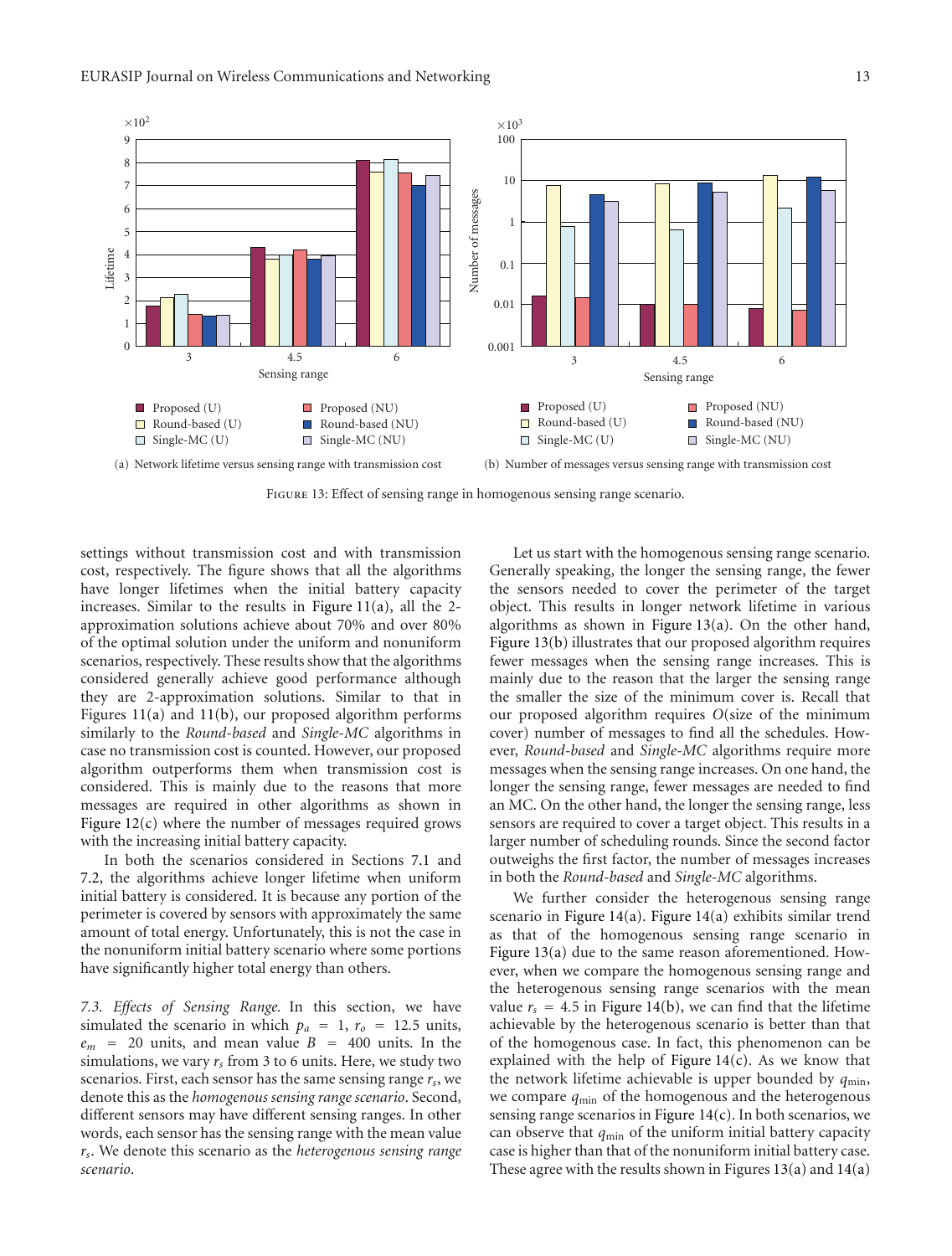



(a) Network lifetime versus sensing range with transmission cost (heterogenous sensing range scenario)

(b) Comparison between homogenous and heterogenous sensing range scenarios in terms of lifetime



Figure 14: Comparison between homogenous and heterogenous sensing range scenarios.

that various algorithms achieve better lifetime in the uniform initial battery case than that in the nonuniform initial battery case. On the other hand, we can observe that *q*min of the homogenous sensing range scenario is generally smaller than that of the heterogenous sensing range scenario no matter the initial battery capacity of the sensor is uniform or not. This is mainly due to the reason that some sensors which are too far to cover any portion of the perimeter of the target object in the homogenous sensing range scenario may cover a certain portion of the perimeter in the heterogenous sensing

range scenario. This also accounts for the better performance shown in heterogenous sensing range scenario.

*7.4. Effect of Object Size.* In this section, we have simulated the scenario in which  $p_a = 1$ ,  $r_s = 4.5$ ,  $e_m = 20$  units, and mean value  $B = 400$  units. In the simulations, we vary *ro* from 7*.*5 to 17*.*5 units. Generally speaking, the larger the target radius, the larger the number of sensors needed to cover the perimeter of the whole target object. This results in smaller network lifetime in various algorithms as shown in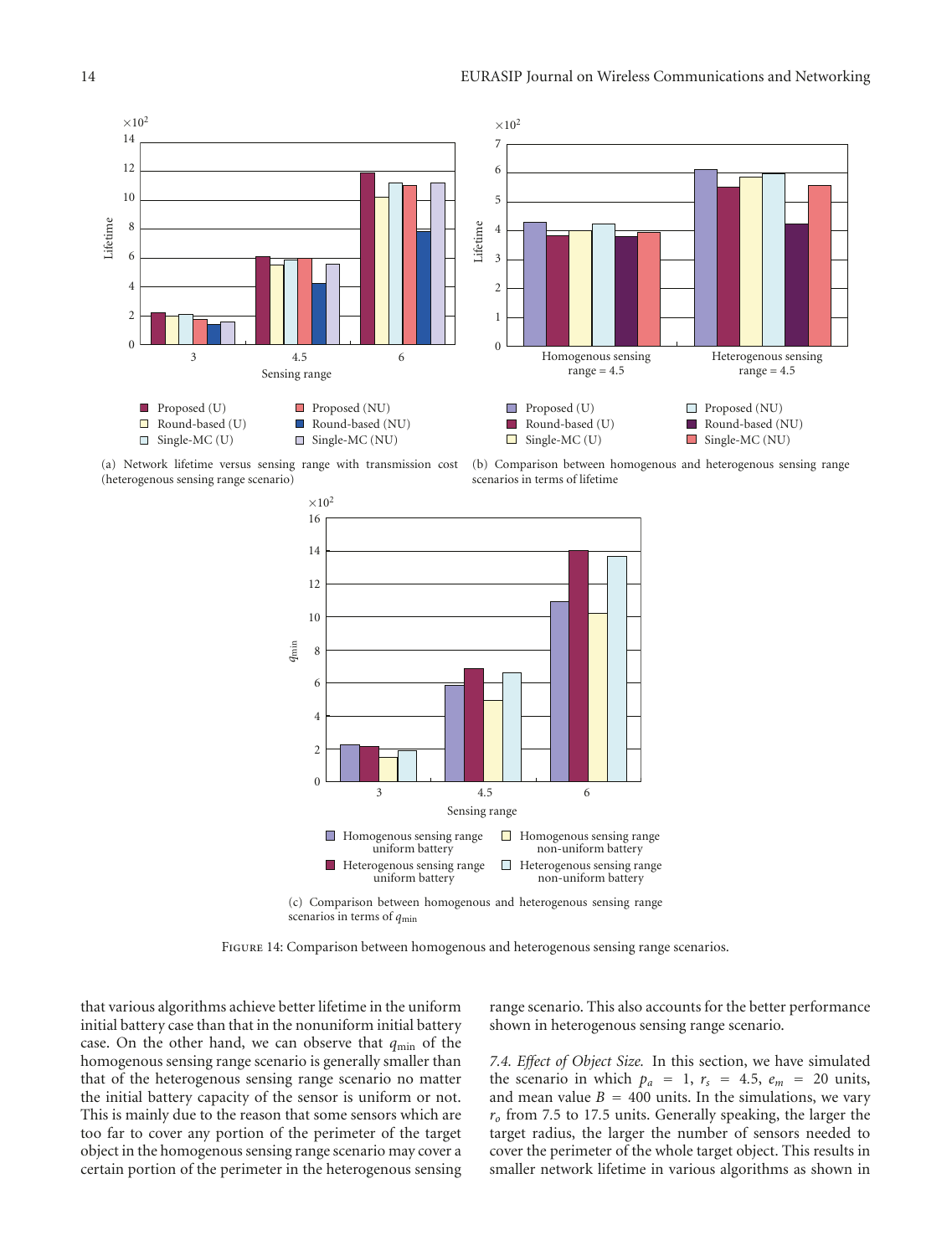

(a) Network lifetime versus target object radius with transmission cost

(b) Number of messages versus target object radius with transmission cost

Figure 15: Varying target object radius scenario.



(a) Network lifetime versus sensor availability probability with transmission cost (b) Number of messages versus sensor availability probability with transmission cost

Figure 16: Varying sensor availability probability scenario.

Figure 15(a). On the other hand, Figure 15(b) illustrates that various algorithms require larger amount of messages when the target radius increases. This is mainly due to the reason that the larger the target radius the larger the size of the minimum cover is. In both figures, we can observe that our proposed algorithm generally achieves better performance than the others.

*7.5. Effect of Network Density.* In this section, we have simulated the scenario in which  $r_s = 4.5$  units,  $r_o = 12.5$  units,  $e_m$  = 20 units, and mean value  $B = 400$  units. In the simulations, we vary  $p_a$  from 1 to 0.6 units. Generally speaking, the smaller the sensor availability probability, the fewer the sensors exist in the network. This results in smaller network lifetime in various algorithms as shown in Figure 16(a). On the other hand, Figure 16(b) illustrates that our proposed algorithm requires similar amount of messages no matter what the value of *pa* is. However, *Roundbased* and *Single-MC* require smaller amount of messages when  $p_a$  becomes smaller. This is mainly due to the reason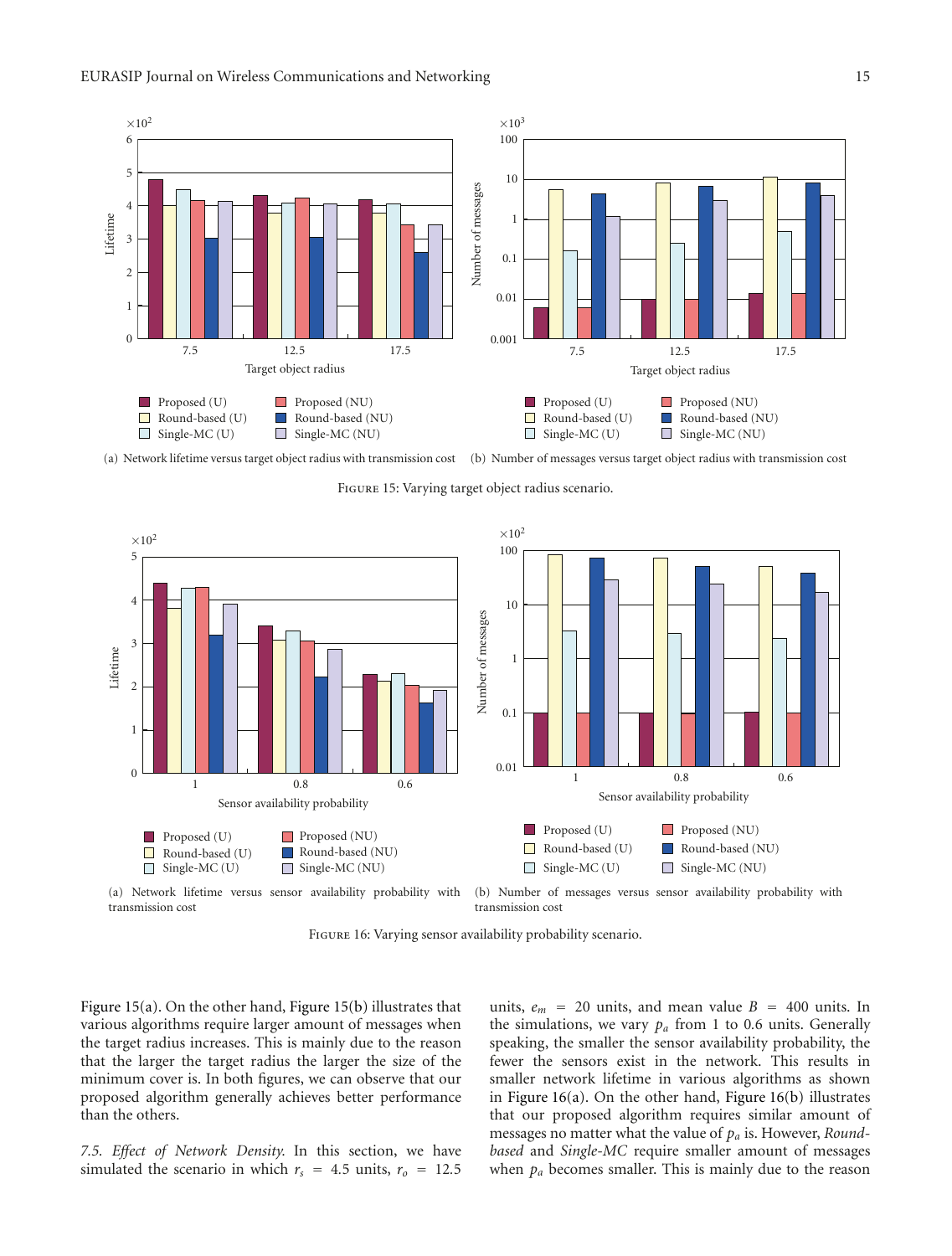that fewer sensors exist in the network. Therefore, the total number of rounds required to find the *MCs* decreases in both cases. Hence, this results in the smaller number of messages. Nevertheless, we still observe that our proposed algorithm generally achieves the best performance.

## **8. Conclusion and Future Work**

In this paper, we study the *perimeter coverage scheduling* problem. We found that this problem is solvable in polynomial time under some special sensor configurations. However, this problem is NP-hard in general. We realize that the selection of a proper cover in each cycle leads to a 2-approximation solution. We then propose a simple distributed 2-approximation solution with *O*(size of the minimum cover) number of messages, and we demonstrate its effectiveness through simulations.

In the future, we plan to study the perimeter coverage scheduling issues on the scenario where a sensor can monitor multiple continuous portions of the perimeter on the target object instead of a single continuous portion. In [29], we have proposed a distributed *O*(maximum number of cover ranges per sensor) approximation solution on the problem of finding the minimum size and minimum cost set of sensors to cover the perimeter of the whole target object. To the best of our knowledge, no approximation solution has been developed on the scheduling problem up to now and the approximation ratio is likely to be larger than *O*(2× maximum number of cover ranges per sensor). Therefore, we would like to develop a distributed approximation solution to tackle this issue in the coming future.

## **References**

- [1] K.-Y. Chow, K.-S. Lui, and E. Y. Lam, "Maximizing angle coverage in visual sensor networks," in *Proceedings of IEEE International Conference on Communications (ICC '07)*, pp. 3516–3521, June 2007.
- [2] K.-Y. Chow, K.-S. Lui, and E. Y. Lam, "Achieving  $360\hat{A}^{\circ}$  angle coverage with minimum transmission cost in visual sensor networks," in *Proceedings of IEEE Wireless Communications and Networking Conference (WCNC '07)*, pp. 4115–4119, March 2007.
- [3] K.-S. Hung and K.-S. Lui, "On perimeter coverage of wireless sensor networks," Tech. Rep. TR-2008-004, Department of Electrical and Electronic Engineering, The University of Hong Kong, September 2008.
- [4] K.-S. Hung and K.-S. Lui, "On perimeter coverage of wireless sensor networks with minimum cost," Tech. Rep. TR-2008- 006, Department of Electrical and Electronic Engineering, The University of Hong Kong, December 2008.
- [5] K.-Y. Chow, K.-S. Lui, and E. Y. Lam, "Wireless sensor networks scheduling for full angle coverage," *Multidimensional Systems and Signal Processing*, vol. 20, no. 2, pp. 101–119, 2009.
- [6] Q. Dong, "Maximizing system lifetime in wireless sensor networks," in *Proceedings of the 4th International Symposium on Information Processing in Sensor Networks (IPSN '05)*, pp. 13–19, April 2005.
- [7] C. Schurgers and M. B. Srivastava, "Energy efficient routing in wireless sensor networks," in *Proceedings of IEEE Military Communications Conference (MILCOM '01)*, vol. 1, pp. 357– 361, October 2001.
- [8] I. Dietrich and F. Dressler, "On the lifetime of wireless sensor networks," *ACM Transactions on Sensor Networks*, vol. 5, no. 1, article 5, 2009.
- [9] C.-F. Huang, L.-C. Lo, Y.-C. Tseng, and W.-T. Chen, "Decentralized energy-conserving and coverage-preserving protocols for wireless sensor networks," in *Proceedings of IEEE International Symposium on Circuits and Systems (ISCAS '05)*, vol. 1, pp. 640–643, May 2005.
- [10] D. Tian and N. D. Georganas, "A coverage-preserving node scheduling scheme for large wireless sensor networks," in *Proceedings of the ACM International Workshop on Wireless Sensor Networks and Applications*, pp. 32–41, September 2002.
- [11] T. Yan, T. He, and J. A. Stankovic, "Differentiated surveillance for sensor networks," in *Proceedings of the 1st International Conference on Embedded Networked Sensor Systems (SenSys '03)*, pp. 51–62, November 2003.
- [12] C.-F. Hsin and M. Liu, "Network coverage using low dutycycled sensors: random and coordinated sleep algorithms," in *Proceedings of the 3rd International Symposium on Information Processing in Sensor Networks (IPSN '04)*, pp. 433–442, April 2004.
- [13] C.-F. Huang and Y.-C. Tseng, "The coverage problem in a wireless sensor network," in *Proceedings of the 2nd ACM International Workshop on Wireless Sensor networks and Applications (WSNA '03)*, pp. 115–121, September 2003.
- [14] C.-F. Huang, L.-C. Lo, Y.-C. Tseng, and W.-T. Chen, "Decentralized energy-conserving and coverage-preserving protocols for wireless sensor networks," *ACM Transactions on Sensor Networks*, vol. 2, no. 2, pp. 182–187, 2006.
- [15] M. Ye, E. Chan, G. Chen, and J. Wu, "Energy efficient fractional coverage schemes for low cost wireless sensor networks," in *Proceedings of the 26th IEEE International Conference on Distributed Computing Systems Workshops (ICDCS '06)*, July 2006.
- [16] L. Wang and S. S. Kulkarni, "Sacrificing a little coverage can substantially increase network lifetime," *Ad Hoc Networks*, vol. 6, no. 8, pp. 1281–1300, 2008.
- [17] S. Ren, Q. Li, H. Wang, X. Chen, and X. Zhang, "Design and analysis of sensing scheduling algorithms under partial coverage for object detection in sensor networks," *IEEE Transactions on Parallel and Distributed Systems*, vol. 18, no. 3, pp. 334–350, 2007.
- [18] M. Cardei, M. T. Thai, Y. Li, and W. Wu, "Energyefficient target coverage in wireless sensor networks," in *Proceedings of IEEE Conference on Computer Communications (INFOCOM '05)*, vol. 3, pp. 1976–1984, March 2005.
- [19] H. Liu, P. Wan, and X. Jia, "Maximal lifetime scheduling for sensor surveillance systems with K sensors to one target," *IEEE Transactions on Parallel and Distributed Systems*, vol. 17, no. 12, pp. 1526–1536, 2006.
- [20] Q. Zhao and M. Gurusamy, "Lifetime maximization for connected target coverage in wireless sensor networks," *IEEE/ACM Transactions on Networking*, vol. 16, no. 6, pp. 1378–1391, 2008.
- [21] M. T. Thai, Y. Li, D.-Z. Du, and F. Wang, "O (log n) localized algorithms on the coverage problem in heterogeneous sensor networks," in *Proceedings of the 27th IEEE International Performance Computing and Communications Conference (IPCCC '07)*, pp. 85–92, April 2007.